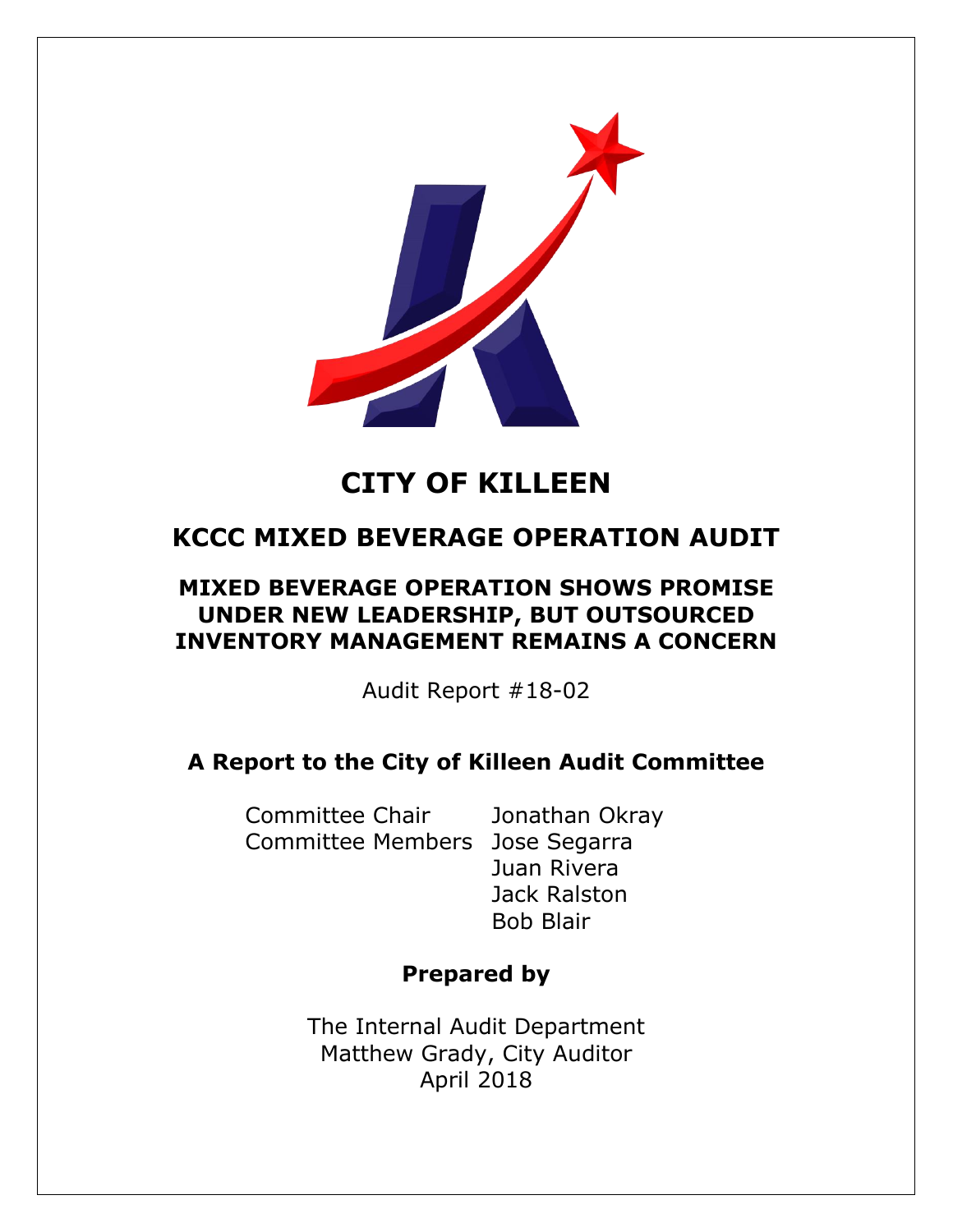# **EXECUTIVE SUMMARY**



**AUDIT REPORT HIGHLIGHTS**

#### **Why Was This Audit Conducted?**

The City Auditor conducted this audit to comply with the terms of the City's management services agreement for mixed beverage services.

#### **What Was Recommended?**

The City Auditor recommended alternatives to replace the current management services agreement, including (1) issue a new Request for Proposal (RFP), (2) bring the outsourced portion of the operation inhouse, or (3) dismantle the operation.

# **KCCC Mixed Beverage Operation Audit**

Mayor and Council,

I am pleased to present this audit of the Killeen Civic and Conference Center's (KCCC) mixed beverage operation.

## **BACKGROUND**

Since 2005, the KCCC's mixed beverage operation has been managed through a management services agreement with YH SF LLC dba Jester's. Under the agreement, Jester's provides bartending and bar management services, including inventory maintenance, in exchange for 40 percent of the operation's gross receipts. The agreement, which has been renewed several times, most recently in February 2016, expires in March 2019.

# **OBJECTIVES AND SCOPE**

The objectives of the audit were to (1) review the status of corrective actions on prior audit recommendations; (2) assess the contractor's performance with regard to inventory management; (3) assess the appropriateness of the agreement's management fee; and (4) assess opportunities to enhance operation revenues. The scope of the review focused primarily on, but was not limited to KCCC's mixed beverage operation for FY 2017.

# **AUDIT RESULTS**

The KCCC mixed beverage operation audit showed mixed results. The KCCC Director has made significant strides since the last internal audit to improve the operation's efficiency and effectiveness. However, inventory management continues to be a concern. Losses of inventory reported in the contractor's monthly inventory reports for FY 2017 were far beyond an acceptable level, and due in part to the lack of enforcement mechanisms in the agreement with regard to inventory maintenance. Based on these factors, the City Auditor recommends seeking alternatives to renewing the current agreement. The City Auditor thanks the KCCC Director and staff, and the Executive Director for Community Development for their cooperation during this audit.

i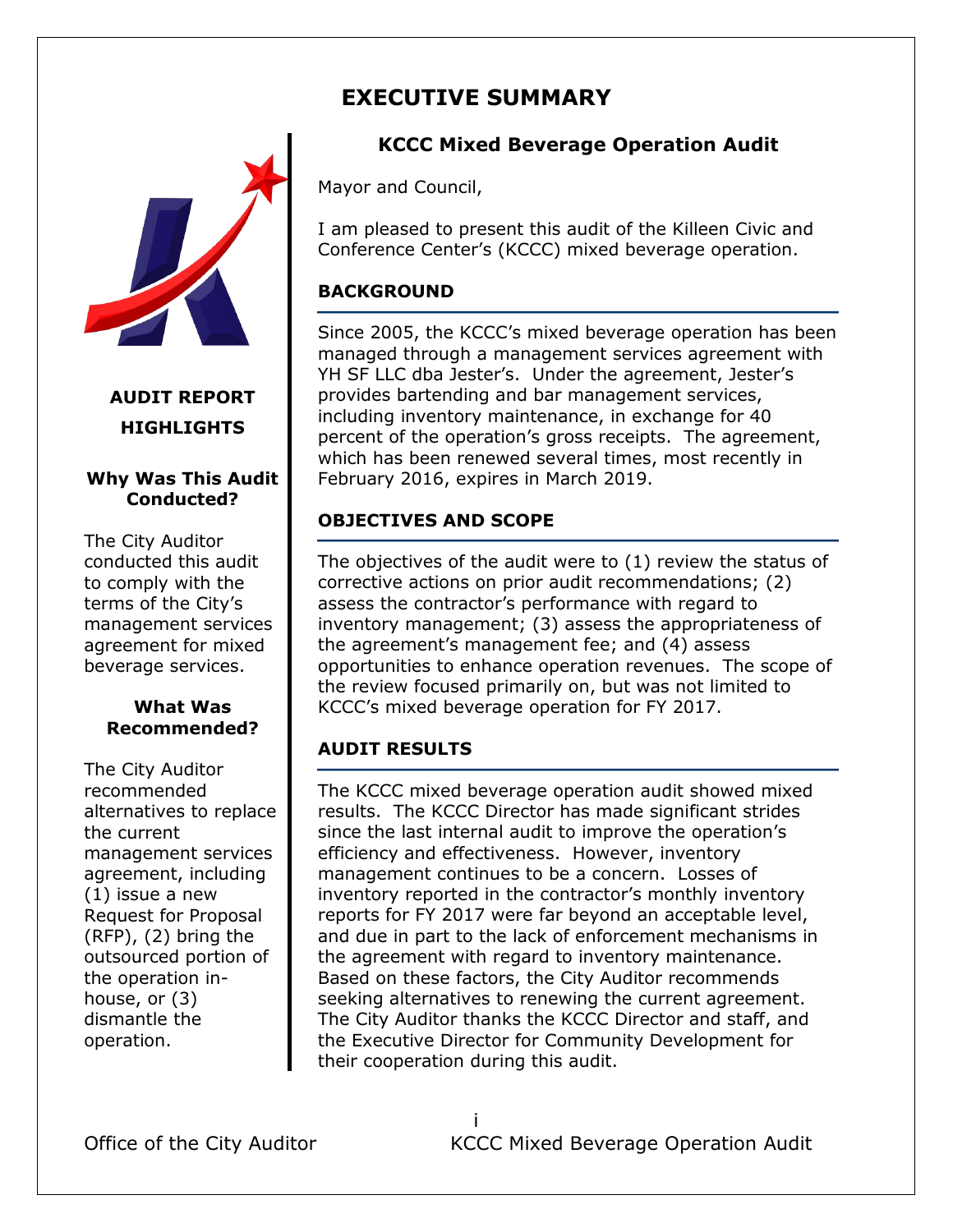# **TABLE OF CONTENTS**

| Killeen Civic and Conference Center Operations 1                                                                         |  |
|--------------------------------------------------------------------------------------------------------------------------|--|
|                                                                                                                          |  |
|                                                                                                                          |  |
|                                                                                                                          |  |
|                                                                                                                          |  |
| Mixed Beverage Operation shows promise under new leadership, but<br>outsourced inventory management remains a concern  8 |  |
|                                                                                                                          |  |
|                                                                                                                          |  |
|                                                                                                                          |  |
|                                                                                                                          |  |
|                                                                                                                          |  |
|                                                                                                                          |  |
|                                                                                                                          |  |
|                                                                                                                          |  |
|                                                                                                                          |  |
|                                                                                                                          |  |
| Statement of Compliance with Audit Standards 23                                                                          |  |

Office of the City Auditor Phone: (254) 501-7685 Email: [mgrady@killeentexas.gov](mailto:mgrady@killeentexas.gov)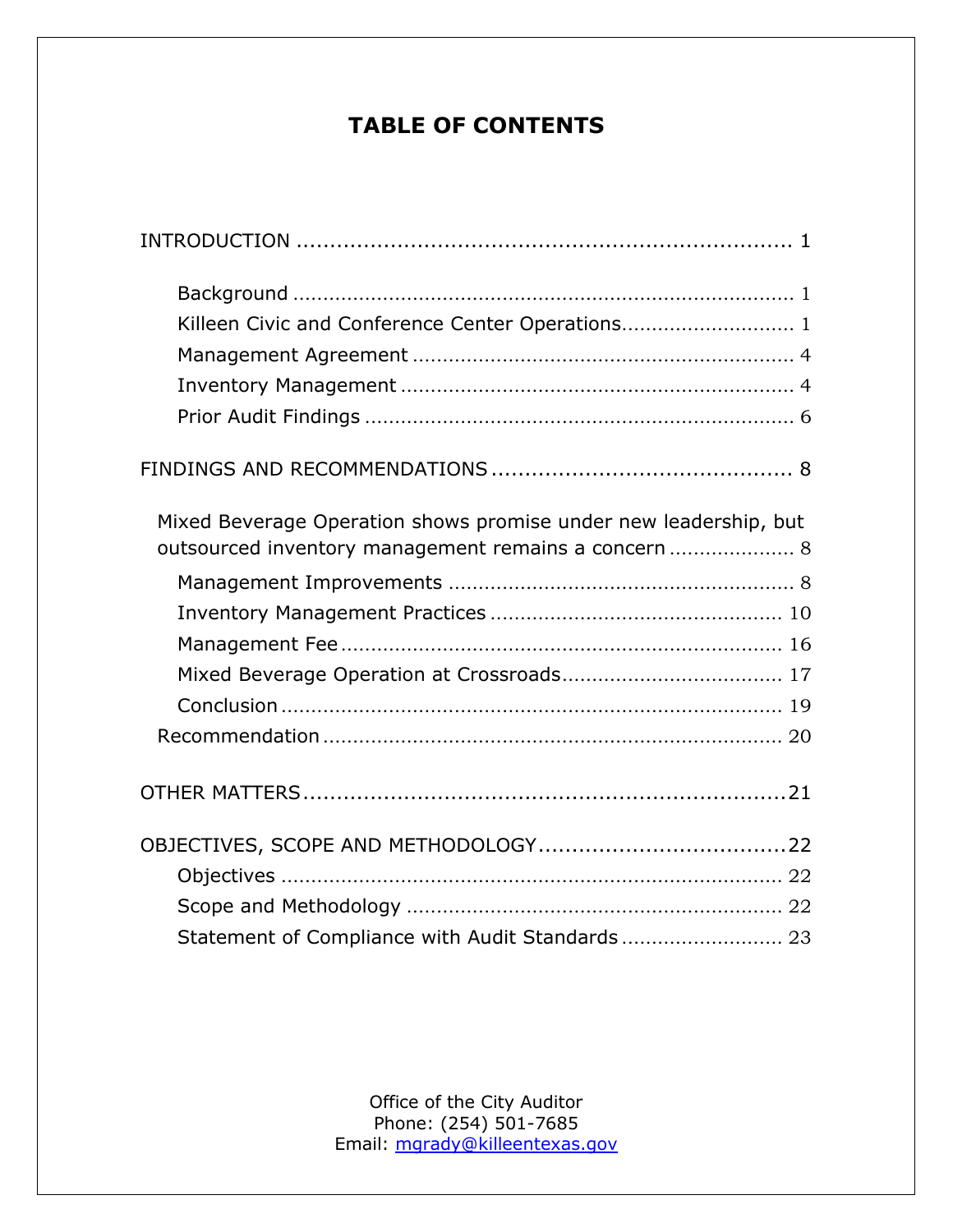# <span id="page-3-0"></span>**INTRODUCTION**

The City Auditor conducted this performance audit of the Killeen Civic and Convention Center (KCCC) Mixed Beverage Operation pursuant to Article III, Chapter 40 of the City Charter, as Amended May 11, 2013, and in accordance with the City Auditor's Annual Audit Plan, approved by the Audit Committee, April 17, 2017.

We included this audit in the Annual Audit Plan to comply with the City's Management Services Agreement for mixed beverage services, which mandates that the City Auditor will audit the City's mixed beverage operation at least annually; and to follow up on the status of prior audit recommendations.

The objectives of the audit were to (1) review the status of corrective actions on prior audit recommendations; (2) assess the contractor's performance with regard to inventory management; (3) assess the appropriateness of the agreement's management fee; and (4) assess opportunities to enhance mixed beverage operation revenues. The scope of the review focused primarily on, but was not limited to KCCC mixed beverage operations for FY 2017.

# <span id="page-3-1"></span>**Background**

The concept of the urban conference center is as old as the nation itself, dating back to the Constitutional Convention of 1787, held in Philadelphia's Independence Hall. The KCCC opened its conference center doors for business in April 2002, amidst a nationwide surge in conference center construction. From 1990 to 2011, conference center space in America's urban centers nearly doubled, from 40 million to 70 million square feet.

The sizes and purposes of these centers range from those intended to compete on the national stage for large scale events, like Chicago's McCormick Place complex, with a combined total of 2.6 million square feet of exhibit space; to smaller venues, generally less than 100,000 square feet, that are primarily intended to serve the civic needs of the local community, as is the case with the KCCC.

# <span id="page-3-2"></span>**Killeen Civic and Conference Center Operations**

Conference Center operations are funded out of the City's Hotel Occupancy Tax (HOT) Fund by Center-generated revenue and the City's HOT revenue.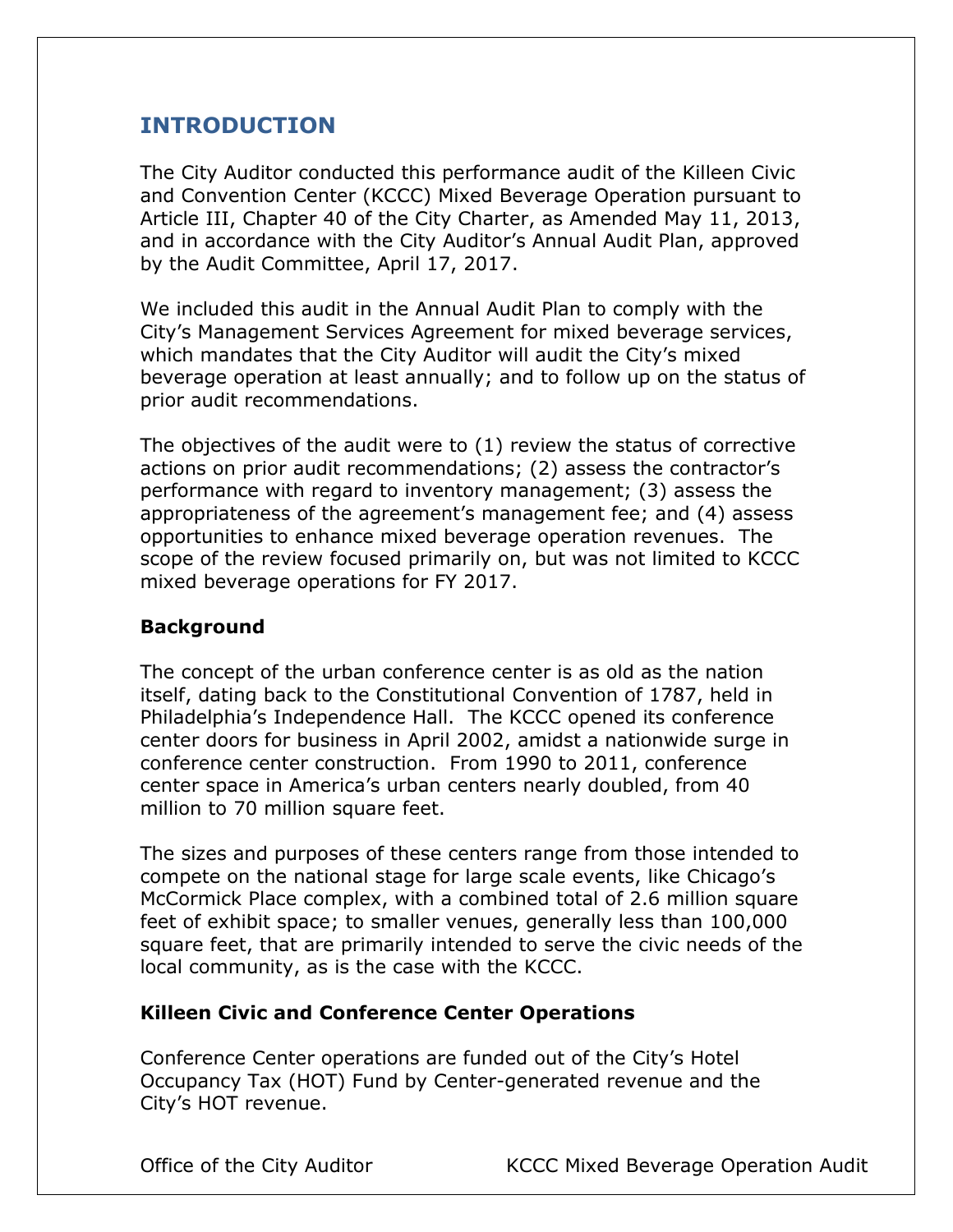Conference Center revenue is largely event-driven and consists primarily of three revenue streams:

- 1) **Event Revenue**, from rental fees charged for the use of the Center's facilities and equipment;
- 2) **Mixed Beverage Revenue**, from the sale of spirits, wine, and beer; and
- 3) **Catering Revenue**, from a percentage-of-sales fee collected from event caterers.



Source: Annual Budgets and AS400/Superion

As shown in the table above, Conference Center operations generated revenue in the \$600,000-to-\$700,000 range over the past five years, 2017 being the highest. Operational costs hovered at around one million, 2017 being the lowest.

Percentage of operational costs covered by revenue ranged from a low of 57 percent in 2013, to a high of 70 percent in 2017. It should be noted that a certain degree of subsidization is fairly common among the nation's conference centers. While conference centers are often viewed as an economic benefit to the local business community, the centers themselves, more often than not operate at a loss. Operational costs that are not covered by KCCC-generated revenue are picked up by the City's HOT Fund balance.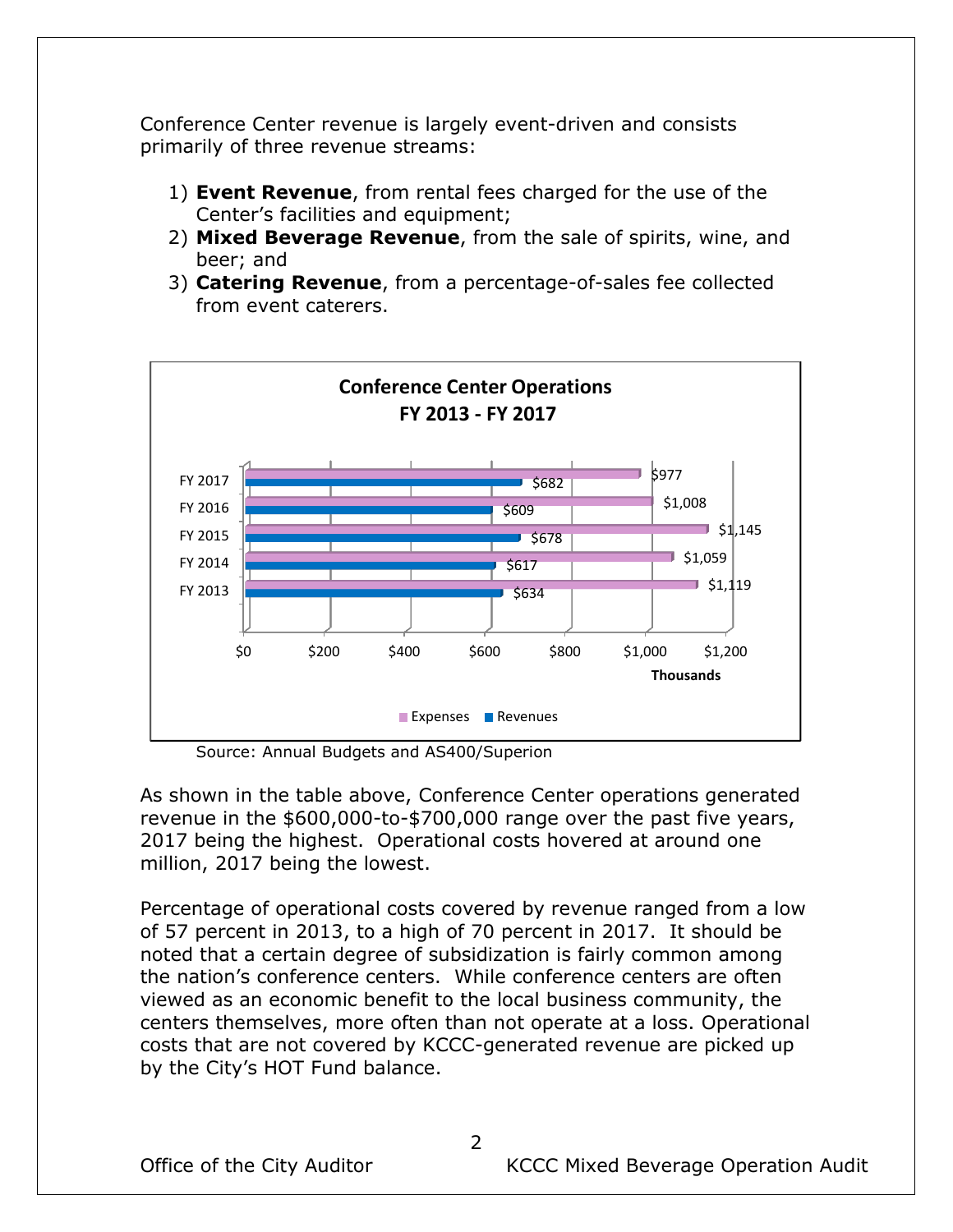#### Mixed Beverage Operation

The City maintains a permit with the Texas Alcoholic Beverage Commission (TABC), which authorizes the sale and distribution of alcohol at the Civic and Conference Center complex, which includes the rodeo grounds and the Special Events Center. The City also has the ability to extend its mixed beverage operation to other facilities through its Beverage Cartage permit, which the KCCC currently uses for events taking place at the Killeen Arts and Activities Center (KAAC).

The KCCC's mixed beverage operation (Operation) accounts for about 30 percent of the Center's event-driven revenue. As shown in the table below, the Operation generated revenue in the \$100,000-to- \$300,000 range over the past five years, with a high of \$248,000 in FY 2015.



Source: Annual Budgets and AS400/Superion

In terms of direct operational costs, the Operation has consistently operated "in the black," with revenues exceeding expenses by about  $$40,000$ , on average.<sup>1</sup>

 $\overline{a}$  $1$  Operational costs include the cost of inventory, i.e., cost of goods sold, management fees paid to Jester's, liquor liability insurance premiums, TABC licensing costs, and office supplies.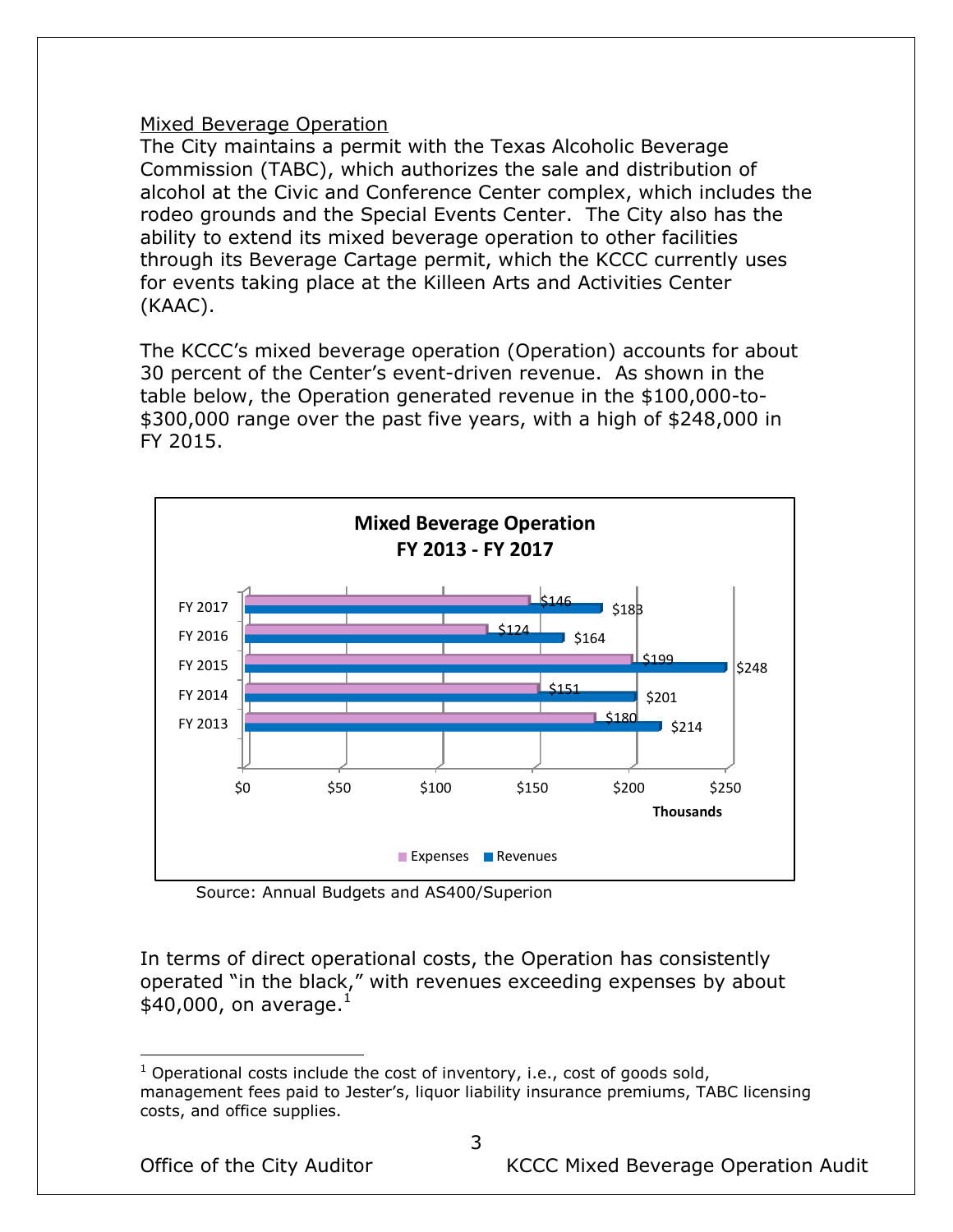#### <span id="page-6-0"></span>**Management Services Agreement**

The City has outsourced staffing and management of its Operation since the KCCC's opening in 2002. According to Center staff, the City initially outsourced the staffing and management of its Operation to the Central Texas College (CTC). In 2005, the City issued a Request for Proposal (RFP) for management services, resulting in the selection of YH SF LLC dba Jester's (Contractor). The City has continued to renew its Management Services Agreement (Agreement) with Contractor over the past 13 years. The current Agreement, dated February 23, 2016, expires in March 2019.

Under the terms of the Agreement, Contractor "*will provide management, supervision, and direction of the Operation in a manner that is in accordance with standards comparable to those prevailing in other first-class mixed beverage operations in Texas. Such management services will include, without limitation, serving beverages, both alcoholic and non-alcoholic, to Permittee's (KCCC) customers in accordance with their needs, maintaining all records and financial information required of the Texas Alcoholic Beverage Commission.*"

As compensation for services provided, the Agreement states the City shall pay a management fee to Contractor equivalent to "*Forty Percent (40%) of Gross Receipts realized by Permittee for alcoholic beverage service charges at the Complex.*"

#### <span id="page-6-1"></span>**Inventory Management**

A critical factor in effective bar management involves controlling inventory costs by minimizing the loss of alcohol to theft and spillage. Toward that end, the Agreement states that Contractor "*shall conduct a monthly inventory and provide ending inventory balances to Permittee within five (5) days of completion of the inventory… Each monthly inventory shall fully report spills and/or breakage of alcoholic beverages, and sufficient documentation of spills and/or breakage shall be appended to each monthly inventory."*

#### Variance (Shrinkage)

The purpose of the physical inventory from an internal controls aspect is to identify any significant variances between the estimated number of items sold per inventory and actual number of items sold. The bar and restaurant industry refers to these variances as inventory "shrinkage," which is generally attributed to spillage and theft.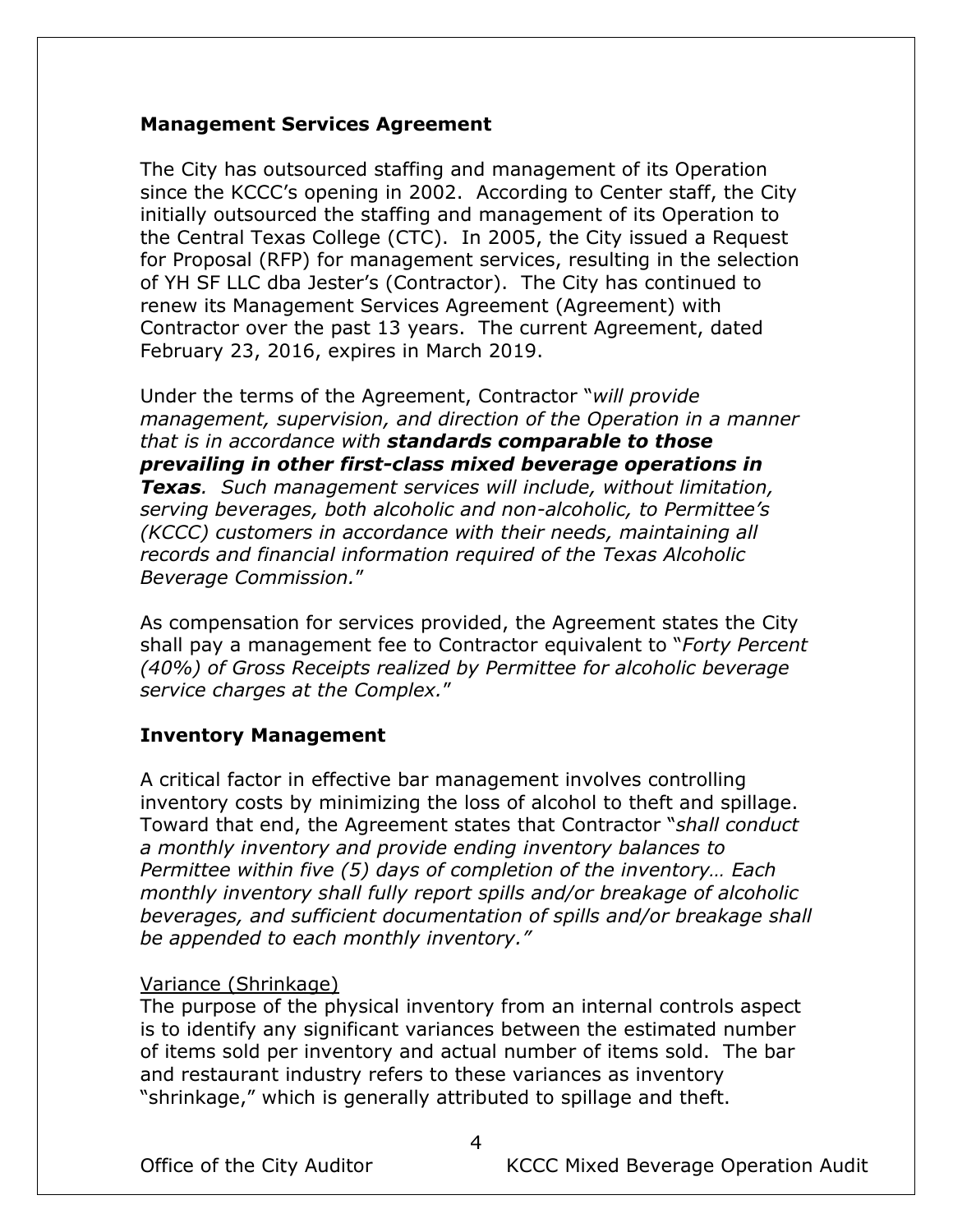Spillage can take the form of broken bottles, leftover uncorked bottles of wine, accidental over pouring, bartenders making the wrong drink, or actual spills. Theft can take several forms, including intentional over pouring, unauthorized "comping," i.e., giving away drinks, undercharging for drinks, or outright theft of inventory.

Shrinkage is expressed as a percentage of the total number of items sold. For example, assume a beginning inventory of 200 bottles of beer, an ending inventory of 95 bottles, no inventory purchases during the period, and actual sales of 100 bottles of beer. The shrinkage rate would be 5%, as follows:

Beg. Inventory + Purchases – Ending Inventory = Estimated Items Sold Actual Items Sold – Estimated Items Sold = Shrinkage Shrinkage  $\div$  Actual Items Sold = Shrinkage Rate

**Therefore** 

200 Bottles  $+$  0 Purchases – 95 Bottles = 105 Bottles 100 Bottles – 105 Bottles = -5 Bottles  $-5$  Bottles  $\div$  100 Bottles =  $-0.05$  or  $-5\%$  Shrinkage Rate

While there is no industry standard per se for shrinkage, most bar and restaurant industry consultants identify shrinkage of 20 to 25 percent as the average for poured drinks, i.e., spirits, wine, and draft beer. Anything above 25 percent is generally considered a cause for concern. Average variances for bottled beer are lower, in the 1-to-2 percent range, since spillage is less of a factor.

#### Pour Cost

One of the main performance measures used in the bar and restaurant industry to gauge the cost effectiveness of a bar operation is the *pour cost*. Pour cost is a percentage ratio determined by dividing cost of goods sold by total sales. Other industries refer to this ratio as *gross margin*.

Pour cost is related to shrinkage in that high shrinkage rates will adversely affect the pour cost. For example, assume a glass of wine costing \$1.20 is sold for \$6. The pour cost would be 20 percent, as follows: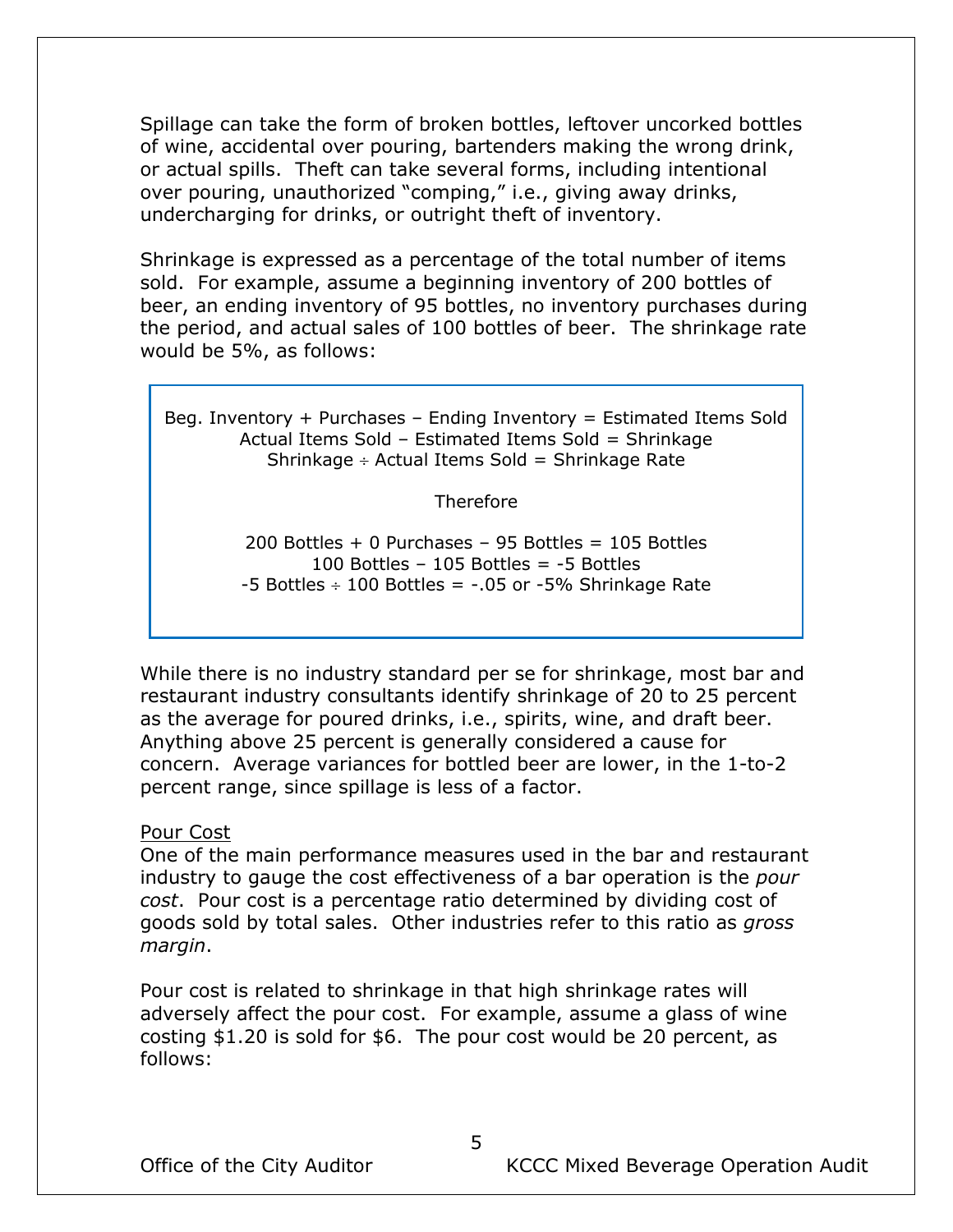#### Cost of Goods Sold  $\div$  Sales = Pour Cost  $$1.20 \div $6.00 = .20$  or 20%

Now, assume that the monthly inventory shows 100 glasses of wine consumed, but only 80 glasses were sold. Wine shrinkage for the month would be 20 glasses, with a shrinkage rate of 25 percent, as follows:

> Actual Items Sold – Estimated Items Sold = Shrinkage Shrinkage  $\div$  Actual Items Sold = Shrinkage Rate

80 Glasses – 100 Glasses = -20 Glasses  $-20$  Glasses  $\div$  80 Glasses =  $-25\%$  Shrinkage Rate

Factoring in shrinkage, pour cost would increase from 20 percent to 25 percent, as follows:

> Cost of Goods Sold  $\div$  Sales = Pour Cost  $(100 \times $1.20) \div (80 \times $6.00) =$  Pour Cost  $120 \div 480 = .25$  or 25%

Again, there is no industry standard per se for ideal pour costs. However, industry consultants generally consider pour costs greater than 25 percent to be a cause for concern.

#### <span id="page-8-0"></span>**Prior Audit Findings**

The former City Auditor identified a number of findings in past audits, many of them concerning internal control deficiencies and inappropriate cash handling practices. Those findings were usually addressed and resolved by management prior to the next audit. However, inventory management was one area where the City Auditor consistently noted repeat deficiencies. These deficiencies included discrepancies in ending and beginning inventories, and unresolved variances in alcohol products from one month to the next. For this reason, the scope of this audit was modified to more fully examine Contractor's performance in managing the City's inventory.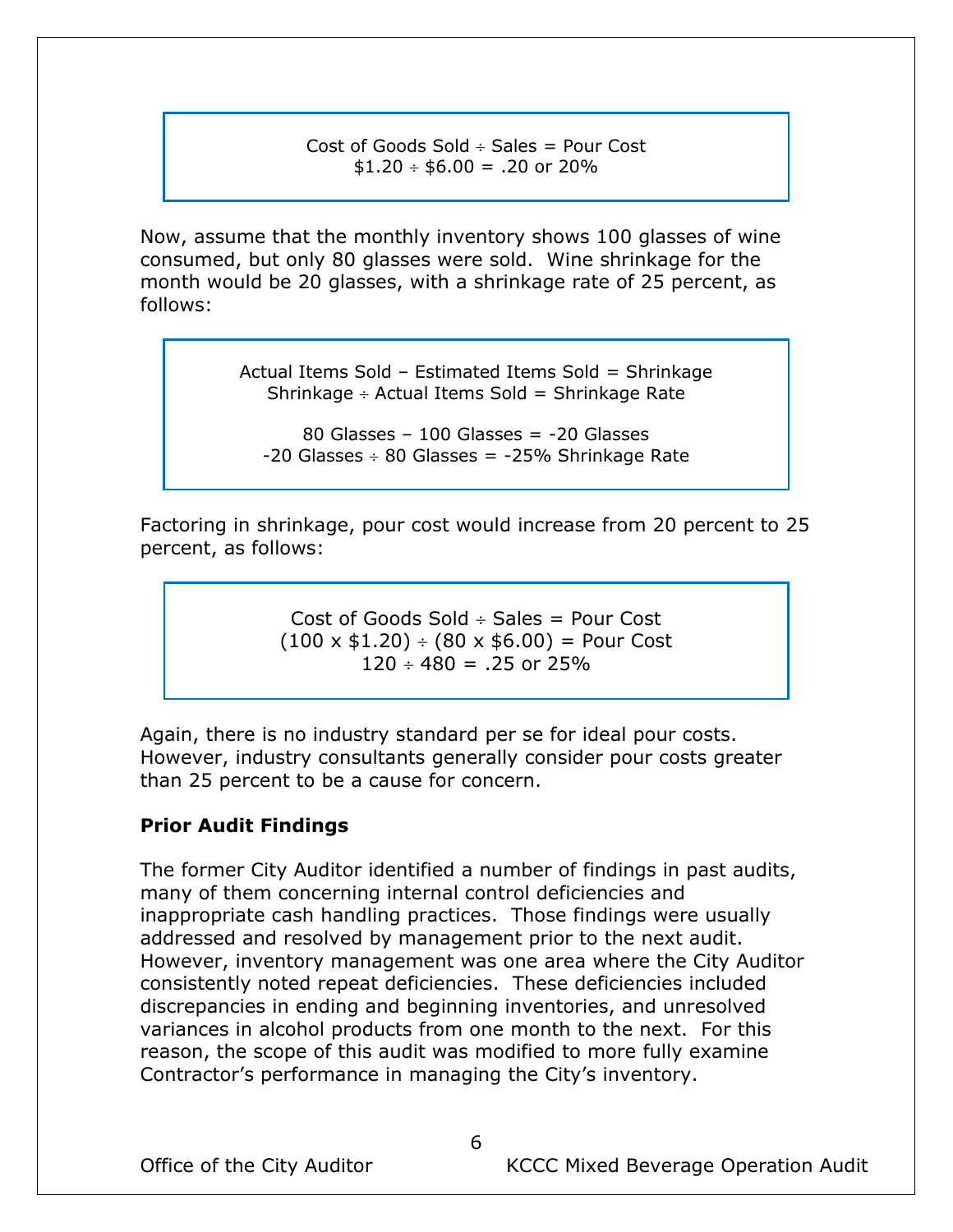# **Statement of Compliance with Audit Standards**

We conducted this performance audit in accordance with generally accepted government auditing standards. Those standards require that we plan and perform the audit to obtain sufficient, appropriate evidence to provide a reasonable basis for our findings and conclusions based on our audit objectives. We believe that the evidence obtained provides a reasonable basis for our findings and conclusions based on our audit objective.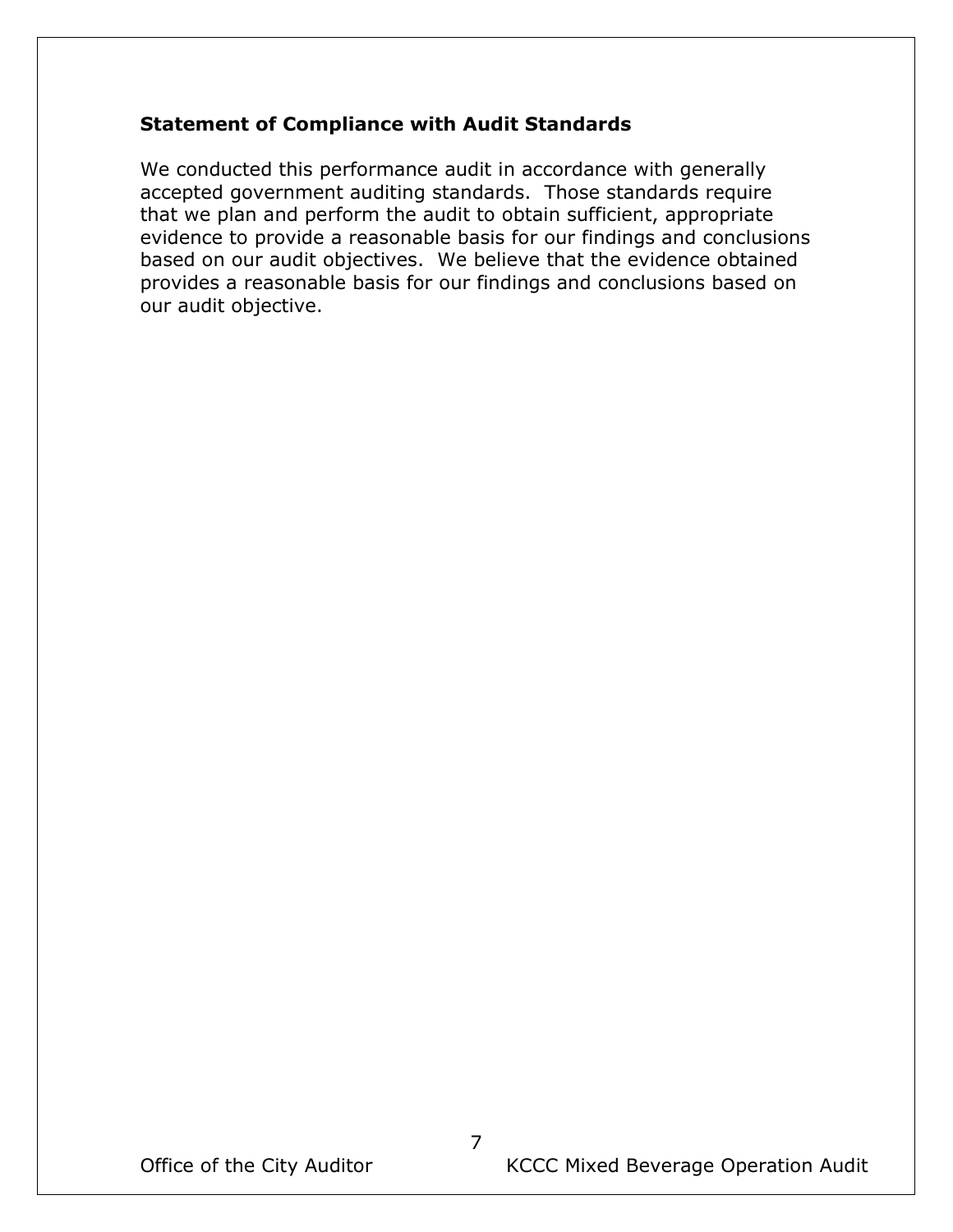# <span id="page-10-0"></span>**FINDINGS AND RECOMMENDATIONS**

# <span id="page-10-1"></span>**Mixed Beverage Operation shows promise under new leadership, but outsourced inventory management remains a concern**

The City Auditor's review of KCCC's mixed beverage operation (Operation) showed mixed results. Management has made a noteworthy effort to improve both the efficiency and effectiveness of its Operation since the last internal audit. In 2016, the newly promoted KCCC Director replaced the Operation's aging, obsolete cash registers with a state-of-theart, point-of-sale system. In 2017, the Director installed security cameras, and in 2018, upgraded the Center's airwalls. Finally, during the course of the audit, the Director replaced the operation's theft-prone open beer tubs with locking bar coolers. These improvements represent positive change for the Operation; however, long-standing challenges remain in the area of inventory management. Monthly inventory reports provided by Contractor in FY 2017 were error-ridden, and contained dramatic swings in inventory variances from month to month, indicating losses of inventory far beyond an acceptable level. This was due, in part to the lack enforcement mechanisms built into the contract with regard to inventory maintenance. The City pays a sizable fee  $-$  40 percent of gross receipts  $-$  for its Contractor's management services, which according to the terms of the Management Services Agreement (Agreement) are to be performed "*in a manner that is in accordance with standards comparable to those prevailing in other first-class mixed beverage operations in Texas."* In view of the firm's performance, and the need for additional enforcement tools with regard to inventory maintenance, the City should consider alternatives to renewing the Agreement. Possible alternatives include (1) issuing a new Request for Proposal (RFP) for bar management services, (2) bringing the outsourced portion of the mixed beverage operation in-house, or (3) dismantling the mixed beverage operation.

#### <span id="page-10-2"></span>**Management Improvements**

Since the last internal audit, both the KCCC Director and Executive Director of Community Development have made several significant improvements that have had either a direct or indirect impact on the Operation.

8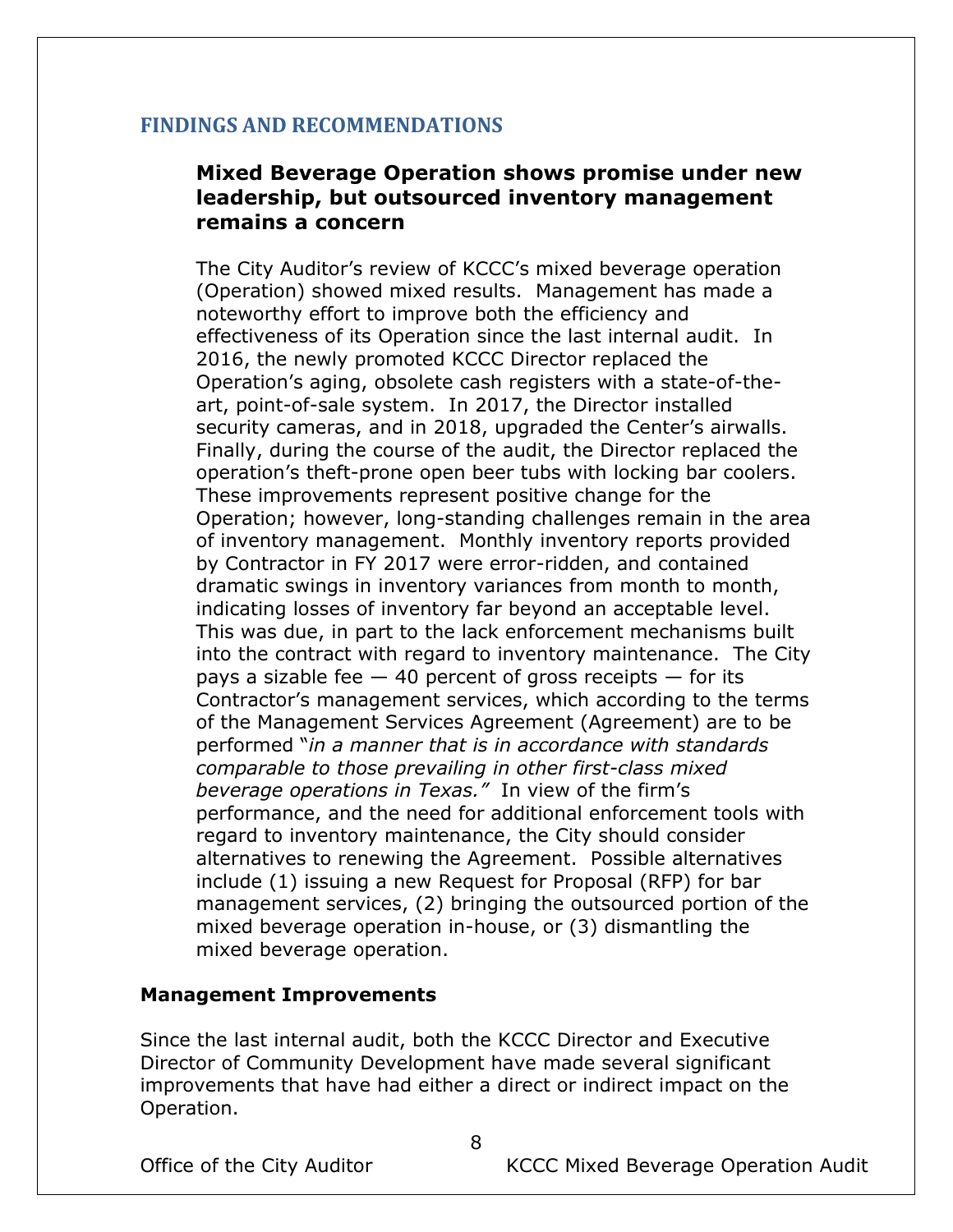### Point-of-Sale System Implemented

In December 2016, the KCCC replaced its aging cash registers with the Clover, point-of-sale system (Clover). Prior audits had repeatedly cited internal control deficiencies related to the operation's obsolete cash registers, such as the failure to consistently provide datestamped sales reports, and inaccurate cost-of-goods-sold figures. Further, bartenders were unable to take credit card payments with the old registers, which not only created an inconvenience for customers, but also forced management to operate in a higher-risk, all-cash environment. Finally, the Clover system can produce itemized sales reports that provide for better inventory tracking and management.

#### Cameras

In February 2017, the Center installed three motion-activated cameras for its Operation, one in the kitchen facing the walk-in cooler where beer and wine are stored, one in the liquor storage room, and one in the hallway facing the entrance to the liquor storage room.

#### Airwalls

In April 2017, the Executive Director of Community Development obtained approval from City Council to replace the Conference Center's aging partitions, also known as "airwalls." While the upgrade was not directly related to the Operation, the improved soundproofing provided by the new airwalls has afforded management the opportunity to increase bookings, which in turn has the potential to increase revenue. According to the KCCC Director, in the past, management sometimes had to forgo bookings of available ballroom space because of the potential for noise-bleed from adjacent ballrooms, particularly if a group had a live band. With the new airwalls in place, that problem has been largely alleviated.

#### Bar Coolers

The KCCC Director recently obtained wheeled, lidded bar coolers to replace the open tubs used to keep inventory on ice during events.

The open tubs, shown here, had to be manually hoisted onto a handcart, and were unsecured, leaving the inventory susceptible to theft. As will be discussed in the following section, ineffective management of the City's inventory continues to be a cause for concern for the Center's Operation.

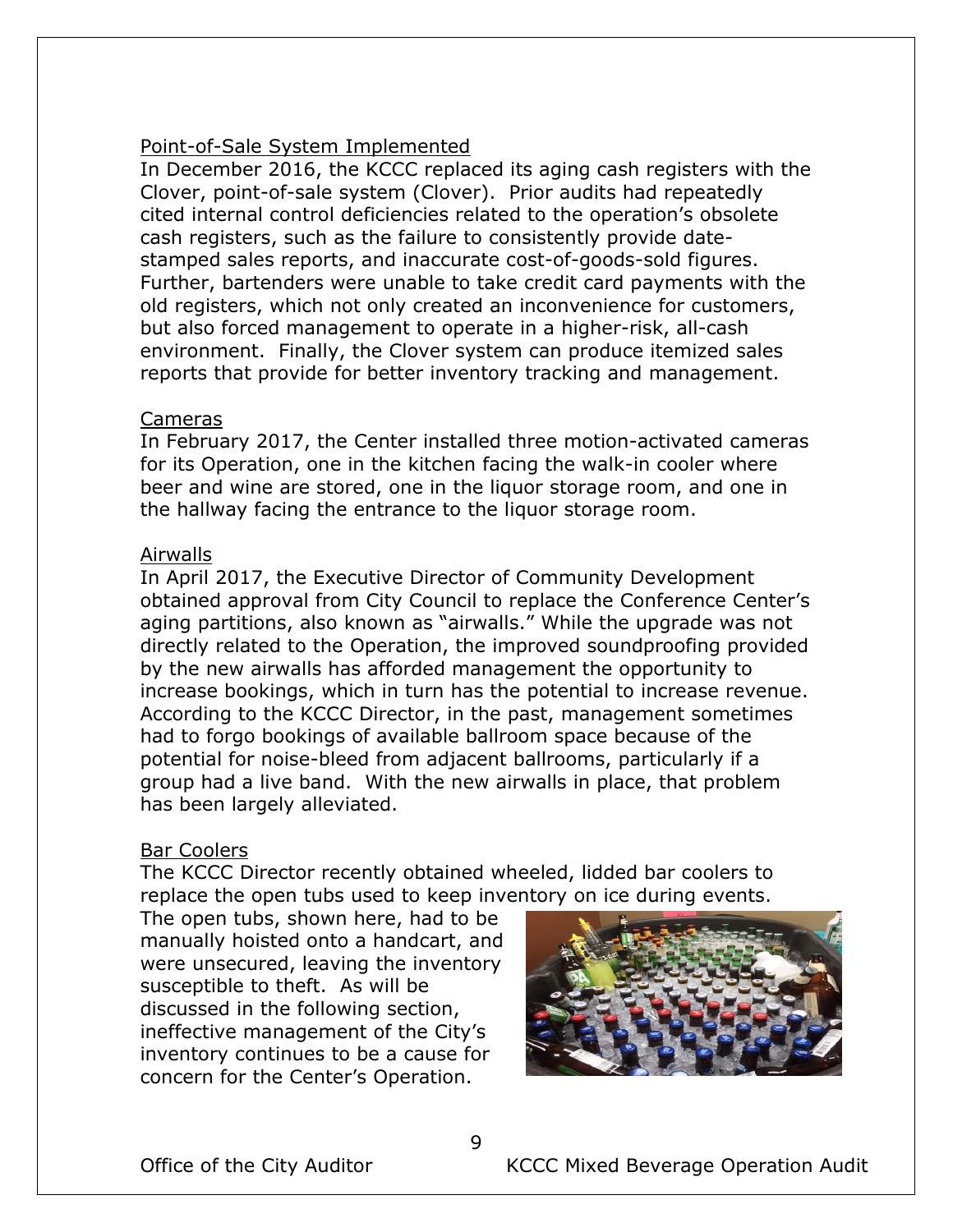### <span id="page-12-0"></span>**Inventory Management Practices**

The former City Auditor had in prior years' reports repeatedly cited deficiencies related to Contractor's monthly inventories, including discrepancies between ending and beginning inventory balances, and lack of follow-up on significant variances. The current City Auditor's review of monthly inventory reports for FY 2017 found that ending and beginning inventory balances for the most part, agreed. However, the reports still contained multiple errors indicating a lack of due diligence. More importantly, significant variances in liquor, wine and beer inventories indicated a failure on Contractor's part to effectively manage the City's assets.

#### Review of Monthly Inventories

The City Auditor's review of all 12 monthly inventory reports for 2017 found wild swings in variances from month to month, ranging from 5 percent to over 300 percent. Monthly wine inventories, in particular showed the greatest variances, some of which strain credulity and call into the question the overall reliability of the reports.

For example, in February 2017, Contractor estimated \$606 in wine sales, based on its physical count of wine inventory. This equates to just over 100 glasses of wine. According to the sales reports, however, wine sales for the month amounted to only \$289 or less than half the estimated amount. Based on these figures, Contractor reported a wine variance of 103 percent for the month. At the same time, the monthly report showed only \$18 in spillage, about 3 glasses of wine, which explained less than 1 percent of the variance. Taken at face value these figures indicate that for every glass of wine sold in February 2017, a glass went unaccounted for.



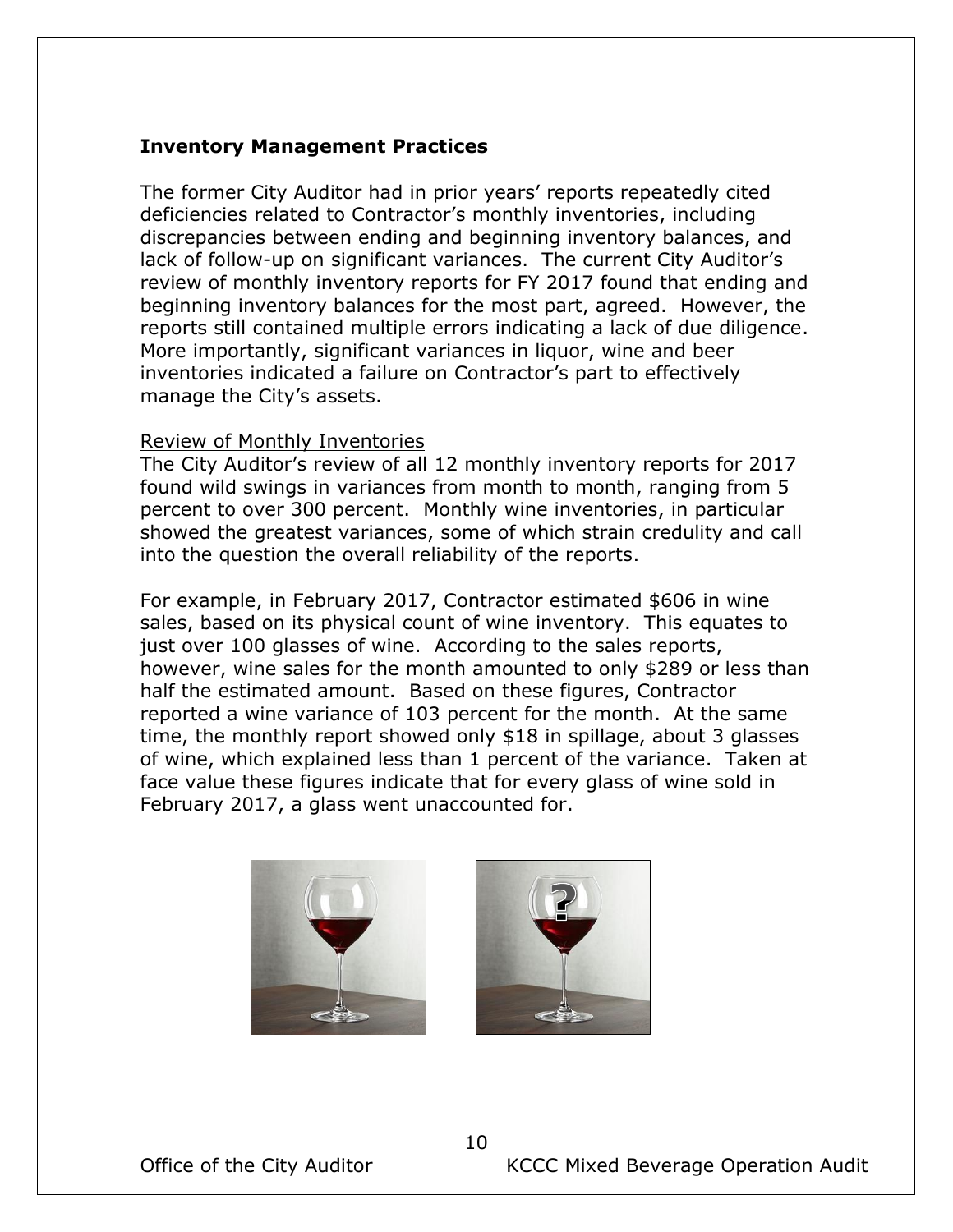In July 2017, Contractor reported a staggering 320 percent wine variance, with inventory counts indicating \$1,882 in wine sales, compared to actual sales of \$447. Remarkably, the inventory report showed zero spillage for the month, leaving the entire \$1,435 variance, roughly 40 bottles of wine, unexplained. Again, taken at face value these figures indicate that for every glass of wine sold in July 2017, three went unaccounted for.



Large variances were not limited to wine. In August 2017, Contractor reported a 48 percent variance in bottled beer, with inventory counts indicating \$803 in sales, compared to actual sales of \$541. The report showed no spillage, leaving the entire \$261 variance, about 60 bottles, or two and a half cases of beer unexplained.

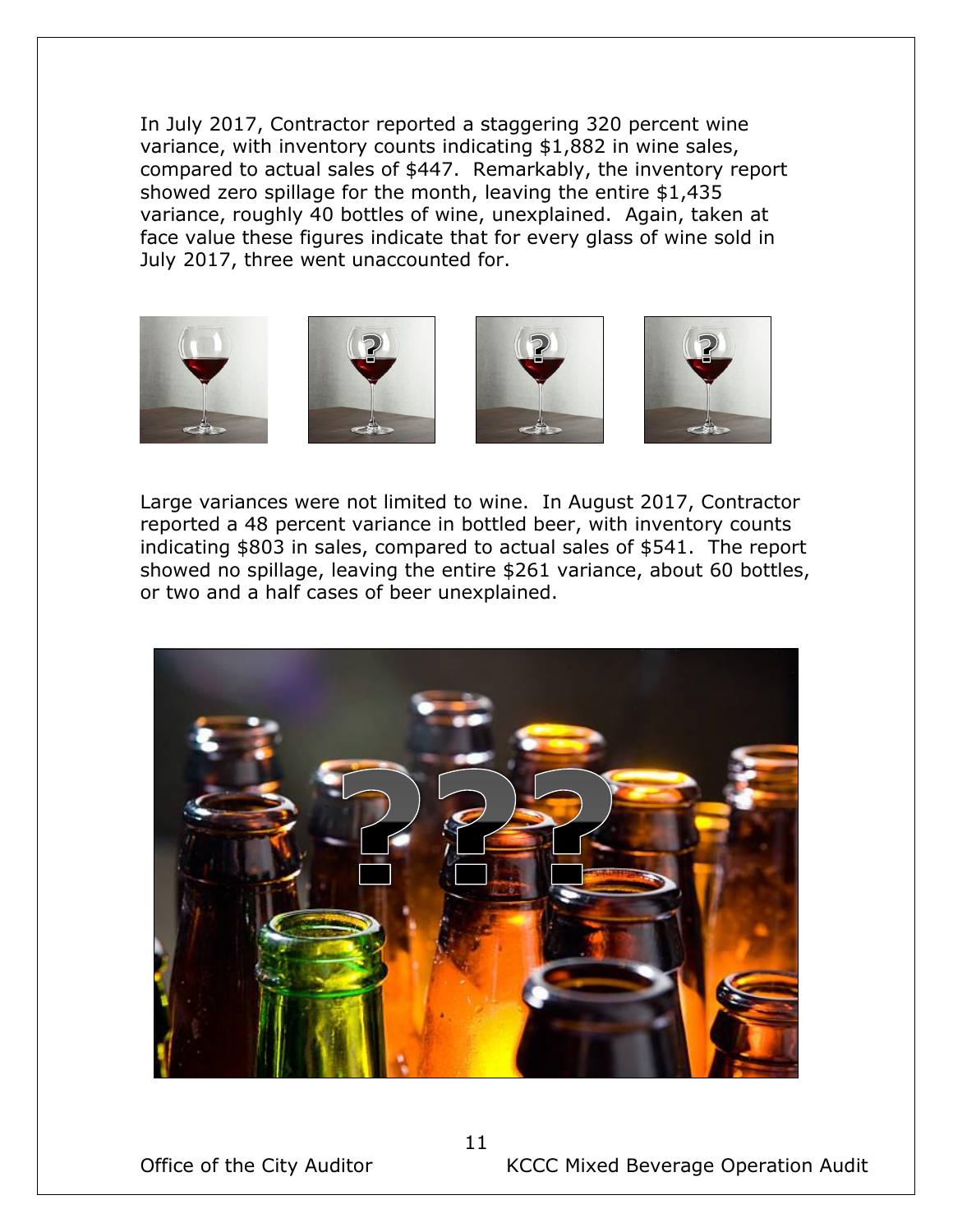It is difficult to imagine how variances of such magnitude could occur short of spillage on the scale of a full blown riot, or the brazen, wholesale theft of inventory. What is more likely is that haphazard inventory practices resulted in inaccurate inventory counts, which in turn created distorted sales estimates, resulting in these large unexplained variances. This likelihood was evidenced in a number of instances, in which Contractor's staff recorded what amounted to nonsensical figures in its monthly inventories.

For example, in March 2017, Contractor's staff recorded a beginning inventory of 27 bottles for a particular beer, and an ending inventory of 73 bottles, reflecting an increase of 46 bottles, or about 2 cases during the period. However, there were no purchases of this particular beer during the month to account for the increase in inventory. Clearly, the discrepancy was the result of a miscount during either the beginning or ending inventory. However, rather than explore the anomaly, Contractor's staff dutifully completed their analysis, subtracting the ending inventory balance of 73 bottles from the beginning inventory balance of 27 bottles to come up with a nonsense figure of negative 46 bottles of beer sold. The City Auditor noted similar "negative" sales in beer, wine and liquor in 5 of the 12 monthly inventories.

#### Variance Methodology

The methodology used by Contractor to analyze inventory shrinkage involved converting estimated items sold to expected sales, and then comparing total expected sales to actual sales to determine the overall variance as a percentage of sales, as follows:

Beg. Inventory  $+$  Purchases  $-$  Ending Inventory  $=$  Estimated Items Sold Estimated Items Sold x Sales Price = Expected Sales Actual Sales – Expected Sales = Shrinkage Shrinkage  $\div$  Actual Sales = Shrinkage Rate

There is nothing wrong with this methodology from a mathematical standpoint, and indeed, this was the most expedient method available under the prior system, given that the old cash registers were not designed for inventory tracking. The weakness in this methodology is that it provides variances only at the summary level for the alcohol categories, and does not allow management to drill down within each category to analyze variances on a product-by-product basis.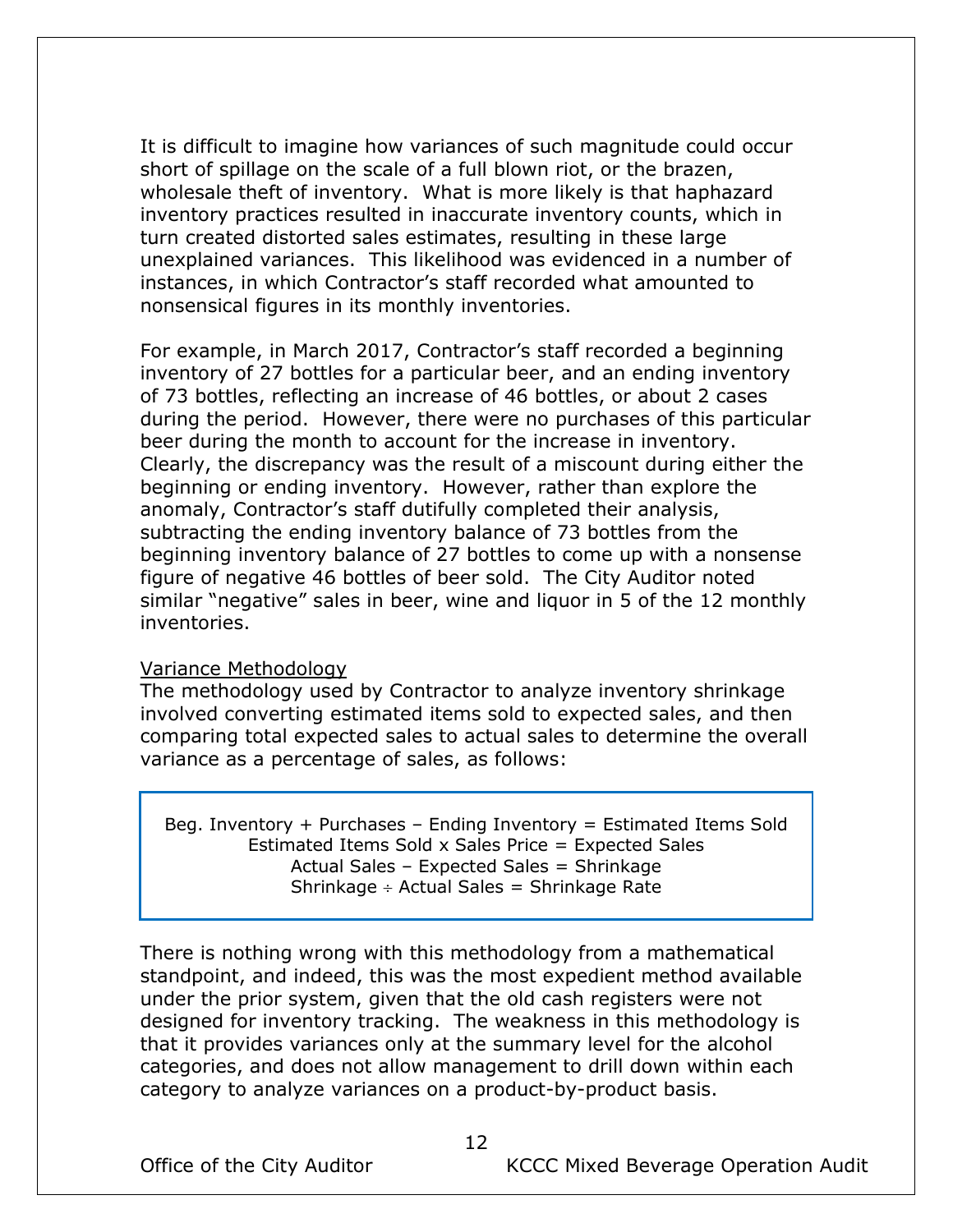For example, undercharging is a common form of theft in the bar industry, in which bartenders intentionally charge the customer for a less expensive drink. For example, a bartender serving a craft or imported beer might charge the customer for a domestic beer. A review of beer inventory at the summary level would not reveal such activity because the equal-but-opposite variances at the product level would cancel themselves out.

As of January 2017, the KCCC implemented its Clover point-of-sale system. Among other things, the system provides an itemized breakdown on the number of each product sold. As such, it readily allows for a product-by-product analysis of inventory variances. KCCC management and staff stated they had requested that Contractor's staff use these detailed point-of-sale reports on multiple occasions during 2017 to perform their inventories. However, Contractor's staff did not do so.

#### Pour Cost

As previously mentioned, *pour cost* is a performance measure used in the bar and restaurant industry to gauge the cost effectiveness of a bar operation. Pour cost can be thought of as having two cost components, the cost of inventory actually sold to customers, and the cost of inventory lost in the course of business due to shrinkage, i.e., spillage and theft. Contractor does not include pour cost analysis in its monthly inventory reports, although it collects the data necessary to do so, i.e., cost of goods sold and sales. The City Auditor conducted his own pour cost analysis based on the information provided in Contractor's monthly reports for FY 2017, with the following results.



Source: Monthly Inventory Reports

Office of the City Auditor **KCCC Mixed Beverage Operation Audit**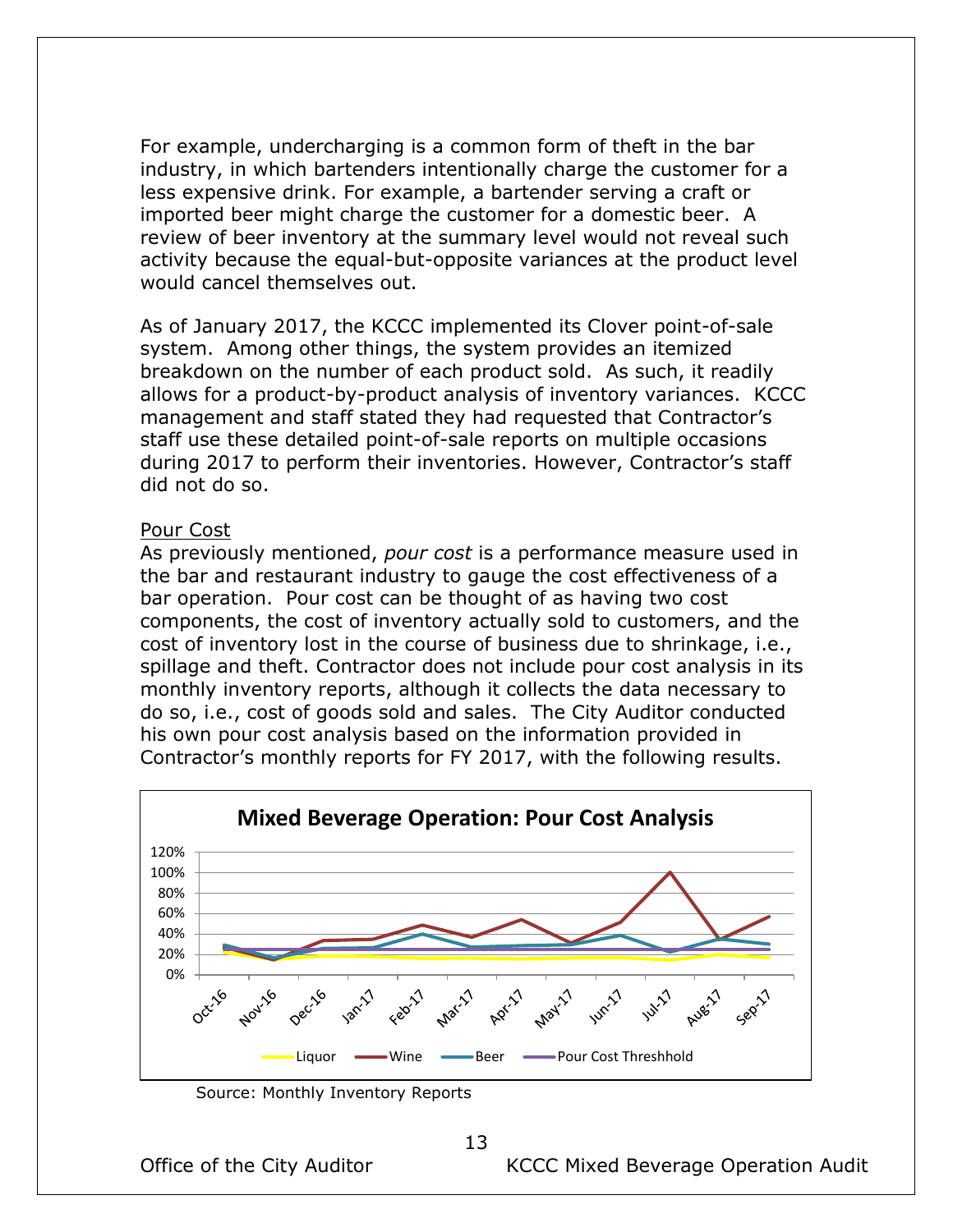The pour cost analysis for FY 2017 reveals several important trends. The pour costs for liquor, although somewhat high, appear fairly stable and are consistently lower than the 25 percent threshold often cited by industry consultants as the demarcation between good and bad pour costs. Pour costs for wine, on the other hand, were wildly erratic, fluctuating from under 20 percent to over 100 percent. Pour cost fluctuations for beer were not as severe as wine, but pour costs for both beer and wine were consistently above 25 percent, sometimes markedly so. Pour costs in excess of 25 percent generally indicate the presence of theft, according to industry consultants.

#### Analysis of Inventory Shrinkage

As of January 2017, the KCCC acquired the capacity to track inventory sold on an itemized basis through its Clover point-of-sale system. Using those itemized reports from Clover and the cost of inventory consumed per the monthly reports, the City Auditor estimated the cost of inventory loss for the nine-month period from January through September 2017 at \$2,484. When annualized, the cost figures amount to approximately \$3,313. Broken down by category, estimated annualized losses were as follows:

|             | Shrinkage  | Unit of       | Loss in | Loss in        | Monthly |
|-------------|------------|---------------|---------|----------------|---------|
|             | Annualized | Sale          | Units   | <b>Bottles</b> | Average |
| Liquor      | \$1,557    | Ounce         | 2,022   | 63             |         |
| Wine        | \$708      | Glass         | 536     | 89             |         |
| <b>Beer</b> | \$1,048    | <b>Bottle</b> | 1,001   | 1,001          | 83      |
| Total       | \$3,313    |               |         |                |         |

Source: Monthly Inventory Reports

In terms of average monthly inventory loss, the analysis indicates that the amount of beer lost to shrinkage averaged 83 bottles, or about 3.5 cases. For wine, average monthly shrinkage was about 7 bottles, and for liquor, about 5 bottles per month.

A certain amount of skepticism is warranted in reviewing these results based on the questionable reliability of Contractor's physical counts. However, taken at face value, these numbers indicate losses of inventory that cannot be explained by spillage alone. More than likely, the losses are due to a combination of spillage and theft. As previously mentioned, theft can take several forms, including intentional over pouring, under charging, unauthorized comping of drinks, and theft of inventory.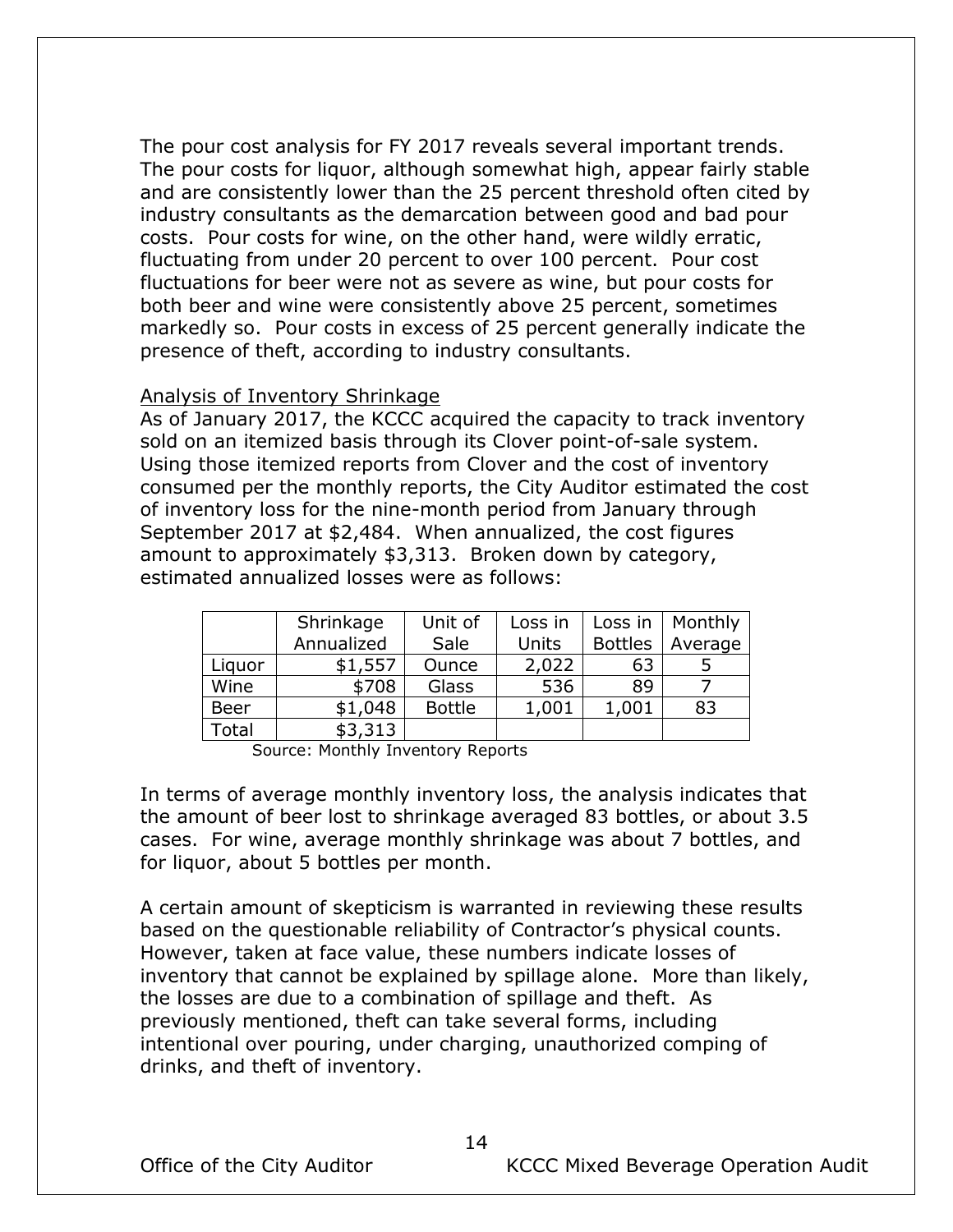Contractor provides one, part-time bar manager to manage the Center's Operation. However, large events may have up to seven serving stations operating at one time. Further, the bar manager may have to staff a serving station, on occasion, if a bartender is a no-show. As a result, the bar manager's ability to effectively supervise the operation may at times be sharply reduced, which creates an environment conducive to waste and abuse.

In terms of sales, the total estimated loss of inventory in liquor, wine, and beer in FY 2017 had a combined sales value of approximately \$15,000, as shown in the graphic below:



Source: Monthly Inventory Reports

Total estimated losses in sales value amount to 8 percent of the operation's \$183K revenue for FY 2017. While there may be multiple factors contributing to these losses, the underlying cause lies in the fact that Contractor bears no financial responsibility under the current Agreement for its performance in the area of inventory maintenance.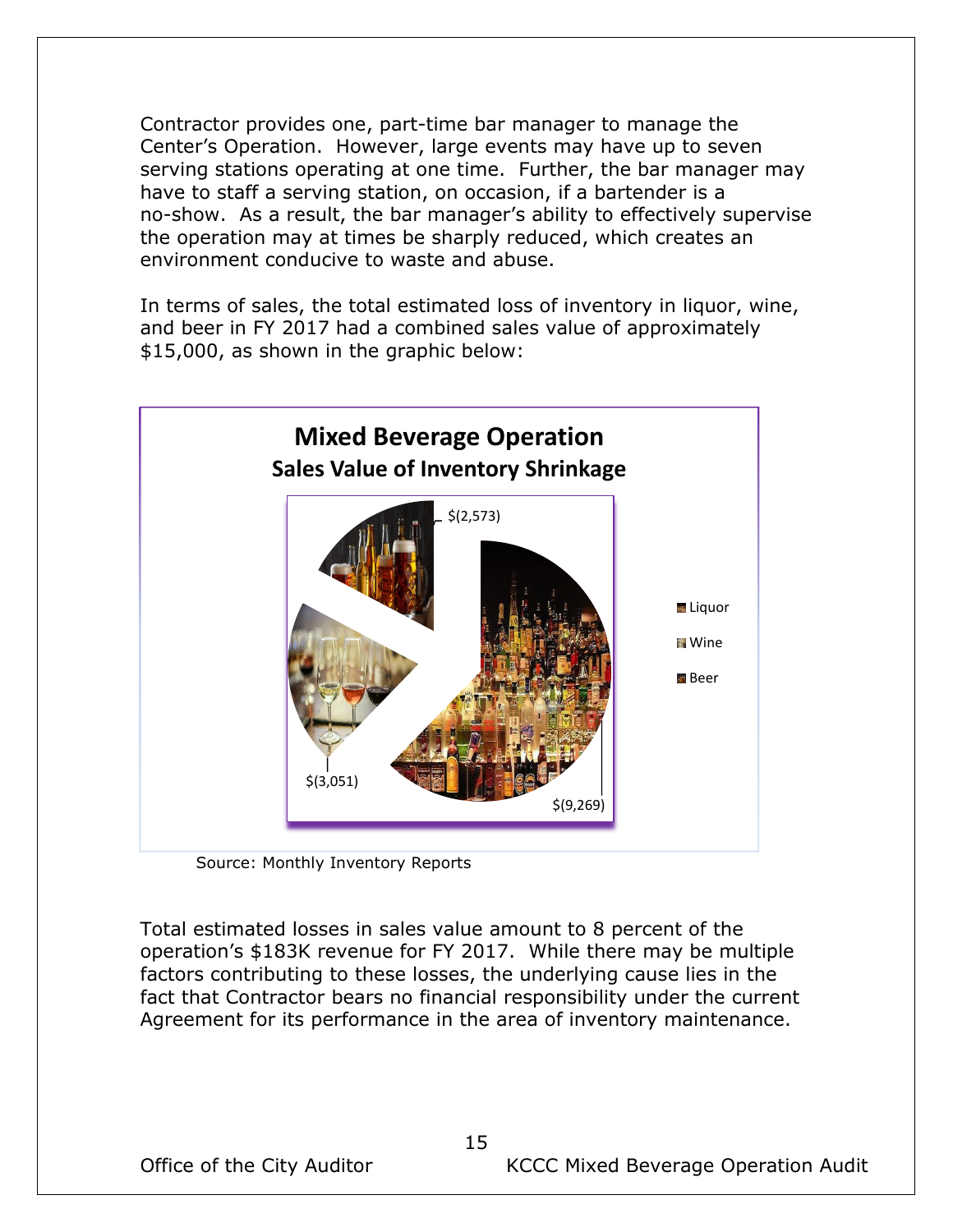Financial Incentive for Maintenance of Inventories Under the terms of the Agreement, Contractor is required to "*conduct a monthly inventory and provide ending inventory balances to Permittee within five (5) days of completion of the inventory…*" However, there is no enforcement mechanism built into the Agreement to ensure that Contractor minimizes the loss of inventory to spillage and theft.

By contrast, the Agreement clearly delineates Contractor's financial responsibility with regard to cash receipts. Specifically, the Agreement states that Contractor is "*accountable for all cash receipts from the Operation.*" The Agreement further states that Contractor "*is responsible for any losses that occur between collection of the cash and delivery of the cash*…." i.e., if bartenders' cash drawers come up short, the loss is borne by Contractor, not the City. Therefore, it is in their financial interest to minimize cash shortages. No such incentive exists with regard to inventory maintenance.

The loss of City assets in the form of inventory is no different than the loss of City assets in the form of cash. While a certain amount of inventory shrinkage is unavoidable in any bar operation, future agreements should establish an acceptable, agreed-upon threshold for inventory losses, beyond which the contractor should be held financially accountable.

**It should be noted that Contractor assigned a new bar manager in January 2018, who is currently working with the KCCC Director to improve the inventory process. In addition, the KCCC Director is working with the Finance Department to improve the accuracy, consistency, and utility of the monthly reports.** 

#### <span id="page-18-0"></span>**Management Fee**

Under the terms of the original Agreement established in 2005, the City agrees to pay Contractor 40 percent of gross receipts realized by the Operation. From FY 2005 through March 2018, the City paid out approximately \$1 million in management fees. The percentage fee has not been revisited in the 13 years since it was established.

The fee may indeed represent fair compensation for the services provided. However, it is not clear on what basis the fee was determined. Further, a limited review by management of the labor breakdown between KCCC and Contractor's staff indicates that KCCC

Office of the City Auditor **KCCC Mixed Beverage Operation Audit**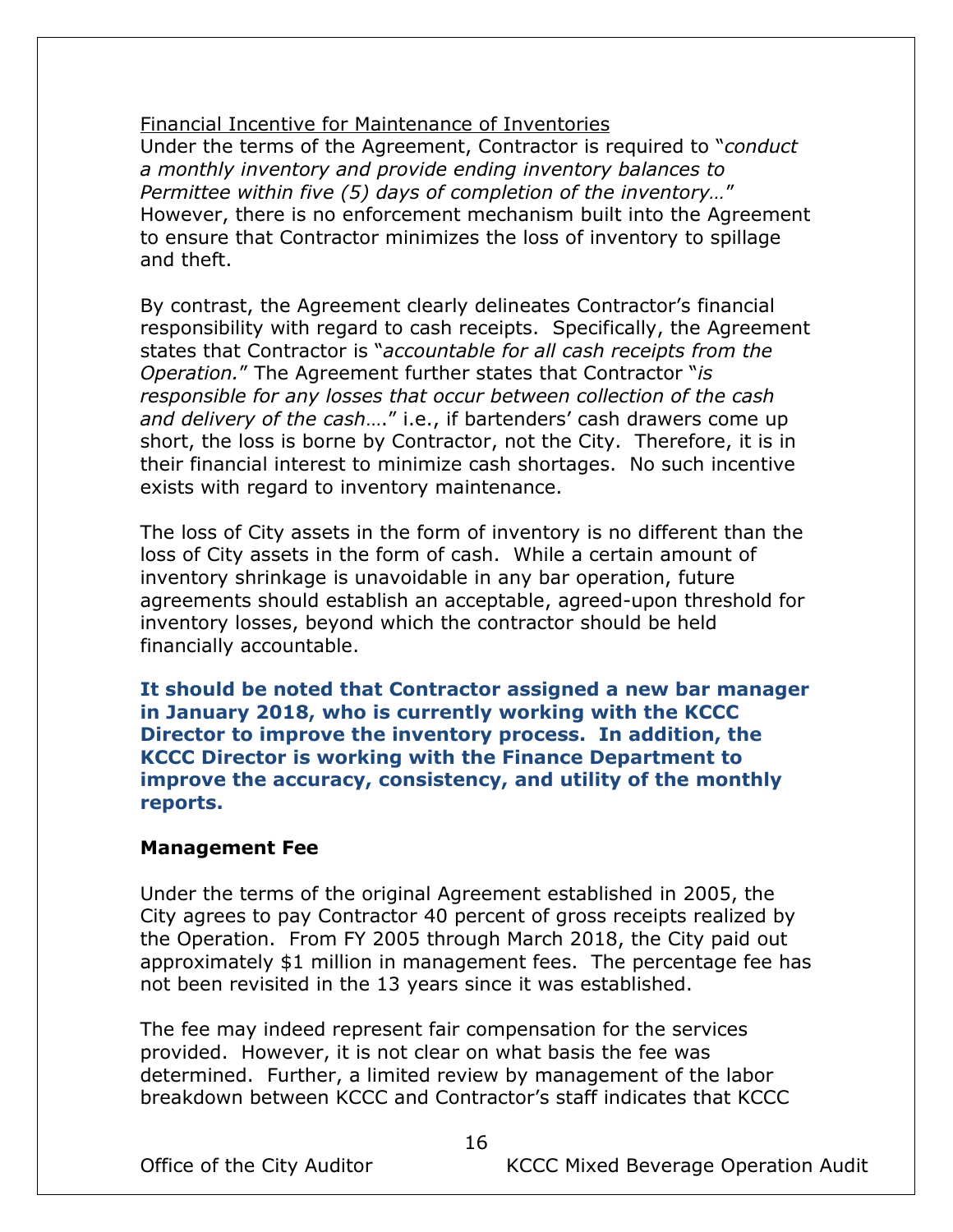staff performs the overwhelming majority (approximately 80 percent) of the staff work involved in planning and staging events that include mixed beverage services. This includes event planning, assisting Contractor with inventory ordering, conference room set-up, conference room breakdown, assisting Contractor with pre- and postevent liquor-cart inventories, assisting Contractor with monthly inventories, and event bookkeeping.

Based on the lack of any analytical justification for the original fee, a more detailed analysis is warranted to determine if the City should renegotiate its rate of compensation for future agreements. While the contractor is certainly entitled to a profit, the amount should be reasonable and in line with industry averages.

# <span id="page-19-0"></span>**Mixed Beverage Operation at Crossroads**

As the KCCC enters the third and final year of its renewed Agreement, it is approaching a crossroads. In the coming months, the Center will need to decide whether to continue along the current path, or to chart a new course. Based on the contractor's past performance and on the lack of enforcement mechanisms in the original Agreement, the City Auditor does not recommend renewing the 2005 Agreement for another term, and instead recommends one of the following alternatives:



# Alternative 1: Issue a new Request for Proposal.

This option may ultimately result in the selection of the same vendor. However, the RFP process will give the City the opportunity to revise the terms of its contract to incorporate financial penalties for inventory losses beyond a certain threshold, and to assess the appropriateness of the original management fee, and make adjustments if warranted.

# Alternative 2: Bring Mixed Beverage Operation fully in-house.

KCCC staff already performs the overwhelming majority of work associated with Center events, so this would amount to an incremental change. A number of convention centers have in-house mixed beverage operations, including the Lake Granbury Convention Center, in Granbury, Texas. Although smaller in size, the Granbury operation is comparable to that of KCCC. According to the Lake Granbury Center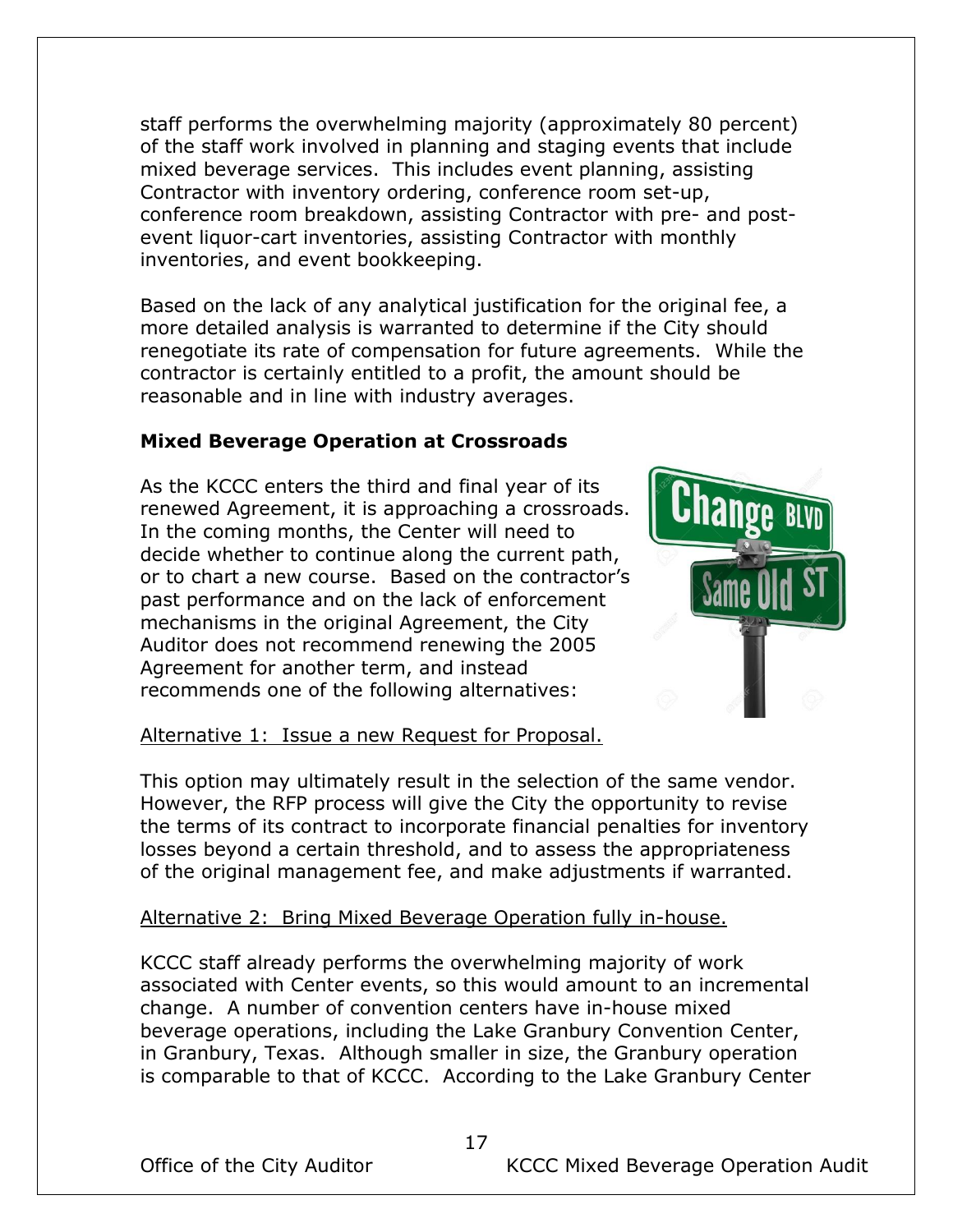Director, the mixed beverage operation is staffed by on-call, part-time, employees.

Bringing the operation in-house would require the hiring of a full-time bar manager, according to the KCCC Director. The cost for this position, and the part-time, on-call employees would be offset, at least partially by funds previously used to pay the management fee. Further, additional time and effort would be required of Human Resources, at least in the initial staffing up phase. However, under this option management would be better able to hold staff accountable for their performance, and management would have greater flexibility in responding to clients' needs.

#### Alternative 3: Dismantle the Mixed Beverage Operation

Under this option, the Center would essentially shed itself of the mixed beverage service and shift the burden to the Center's clients. The clients would then have to arrange on their own for caterers to provide mixed beverage services at their events. The caterers would then pay a fee to the KCCC for use of its facilities and equipment, much the same as food caterers do now.

This would simplify the KCCC operation by eliminating its need to maintain inventory and retain servers, contract or otherwise. However, its implementation would be problematic. There are at present relatively few vendors in the Central Texas area, who provide mixed beverage catering services. As a result, Conference Center clients may not only be inconvenienced by the lack of available options, but may ultimately be forced to forgo the services if they are unable to find a caterer, or can't afford the additional cost. In addition, the Center currently provides services at the City's annual Rodeo Killeen, as well as a number of events at the KAAC, and a handful of events at the Special Events Center. In all likelihood, the Center would have to retain a scaled-down portion of its operation for these events to avoid a disruption of service, which would defeat the main purpose of the alternative.

Ultimately, the path chosen boils down to the philosophical question of how the Civic and Conference Center envisions its role as a public gathering place, i.e., as a no-frills venue, a full-service provider, or something in between.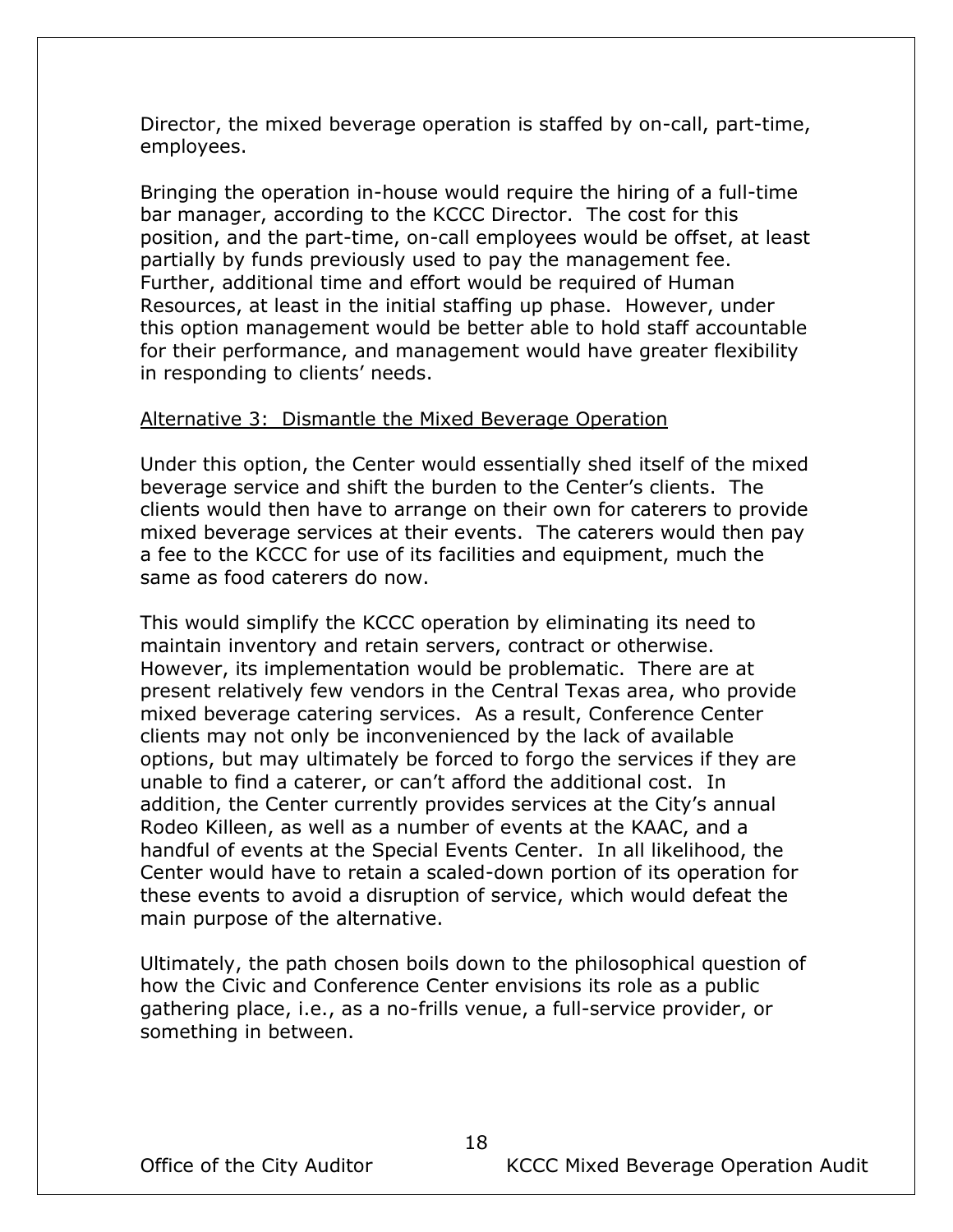# <span id="page-21-0"></span>**Conclusion**

The KCCC, under new leadership has made significant strides to improve its mixed beverage operation since the last internal audit. Taken as a whole, these improvements should serve to enhance both the efficiency and effectiveness of the operation. However, the Center continues to struggle with the outsourced portion of the operation, in particular in the area of inventory management. According to Contractor's monthly inventory reports for FY 2017, the operation suffered unexplained losses in its beer and wine inventories far beyond an acceptable level. Total estimated losses for all inventory in terms of sales value amounted to approximately \$15,000, or about 8 percent of total sales revenue for the year. In order to address this problem, management needs to exert greater control over the operation, either through enforceable contract provisions, or by bringing the outsourced portion of the Operation in-house.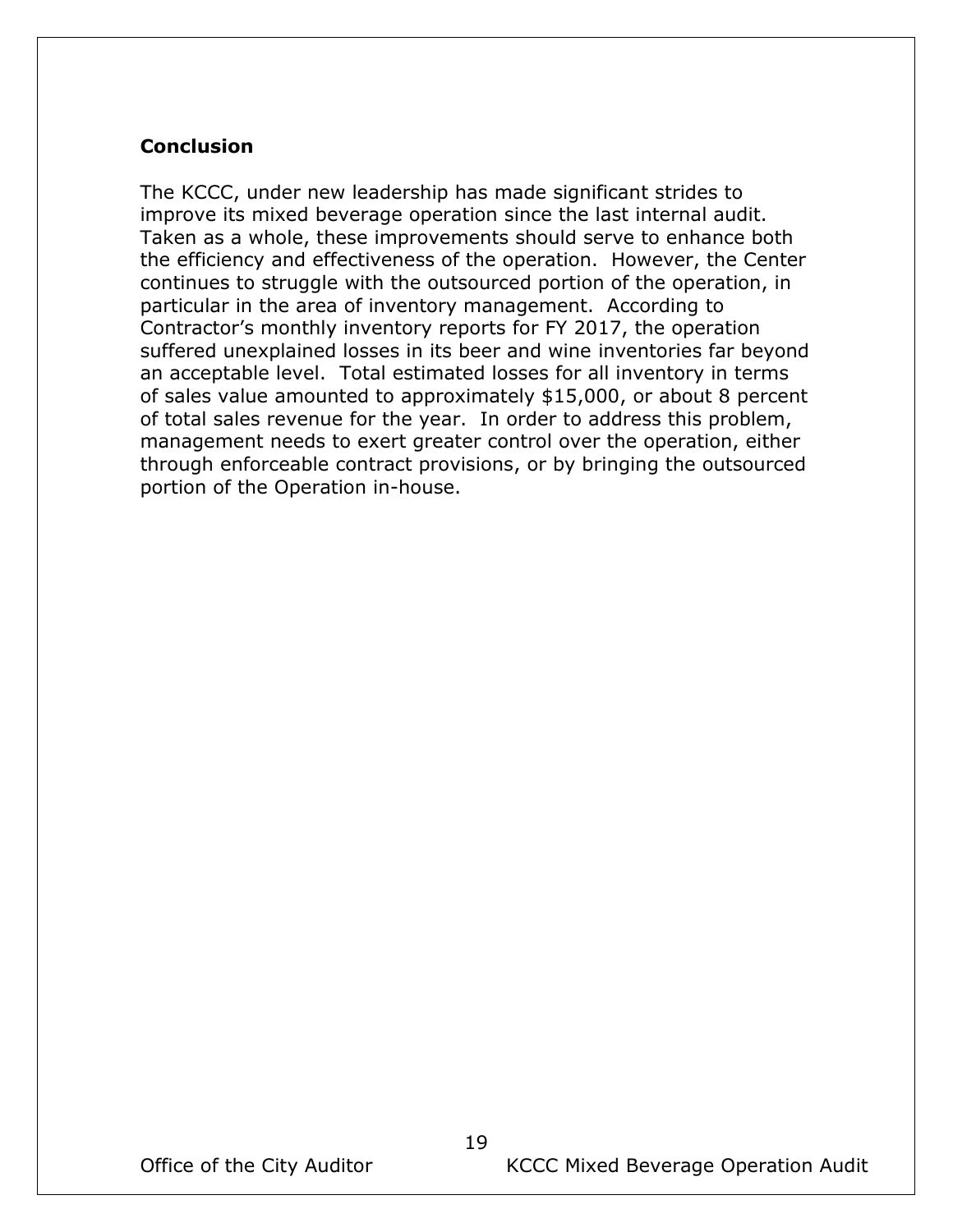## <span id="page-22-0"></span>**Recommendation:**

The City Auditor recommends that the Community Development Director and KCCC Director consider one of the following alternatives to renewing the City's management services agreement for KCCC's mixed beverage operation:

- 1. Develop and implement a plan to issue a new RFP to seek bidders for the mixed beverage operation. The RFP process should include modification of the original contract terms to include financial penalties for inventory losses above a stated threshold. In addition, the City should assess the appropriateness of the original management fee and make any adjustments deemed necessary.
- 2. Develop and implement a plan for bringing the outsourced portion of the mixed beverage operation, in-house.
- 3. Develop and implement a plan for dismantling the mixed beverage operation and shifting the responsibility for beverage services to the client.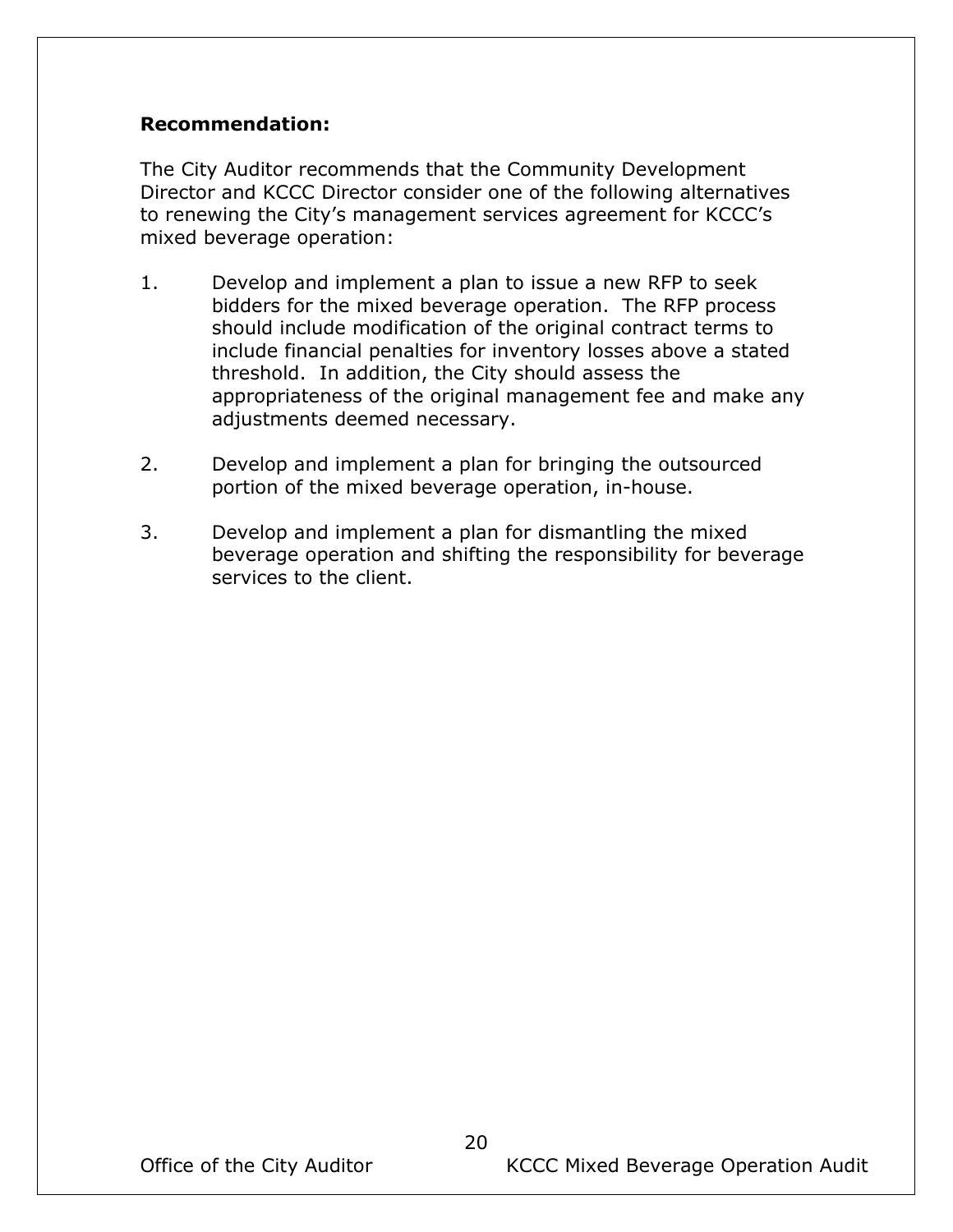### **OTHER MATTERS**

#### <span id="page-23-0"></span>**Opportunities to Enhance Revenues**

The KCCC's Beverage Cartage permit allows the Center to extend its mixed beverage services to other City venues. The KCCC currently utilizes this permit to provide services for wedding receptions and other events at the Killeen Arts & Activities Center. The combined revenue for these events in FY 2017 was \$8,544, representing only 5 percent of the year's revenue. However the potential exists to enhance revenue through greater utilization of this permit. Potential areas to consider include:

#### Killeen-Fort Hood Regional Airport

The airport has not had mixed beverage services since 2009. While a routine operation may not be practical, there may be occasions where mixed beverage services could be provided by the KCCC through its Beverage Cartage permit.

#### Bob Gilmore and Lion's Club Park Senior Centers

The Community Services Department organizes a number of senior citizen social events annually, some of which may benefit from the addition of mixed beverage services.

#### Killeen Public Library

A number of library districts in other states have in recent years begun incorporating alcoholic beverages into their adult programming. The programs typically occur after regular hours, are tightly controlled, and must provide some educational or cultural benefit. The City Auditor's discussions with several Library Directors indicated the programs were highly successful and well-received. The Library Director for the Lemont Library District in Illinois, for example, said the District's programming, included a booklovers discussion group with cocktails, a home brewing program with beer tasting, and murder mystery/escape room events. The Kalamazoo Public Library in Michigan, capitalized on Kalamazoo's vibrant American craft beer industry, and launched its "Booktoberfest" program several years ago. Initial programming included presentations on the history of brewing in Kalamazoo, home brewing, beer and food pairing ideas, and how to start your own brewery.<sup>2</sup>

 $\overline{a}$ 

Office of the City Auditor **KCCC Mixed Beverage Operation Audit** 

 $2$  The Brewers Association defines American craft brewers as "small, independent, and traditional" breweries, also referred to as "microbreweries."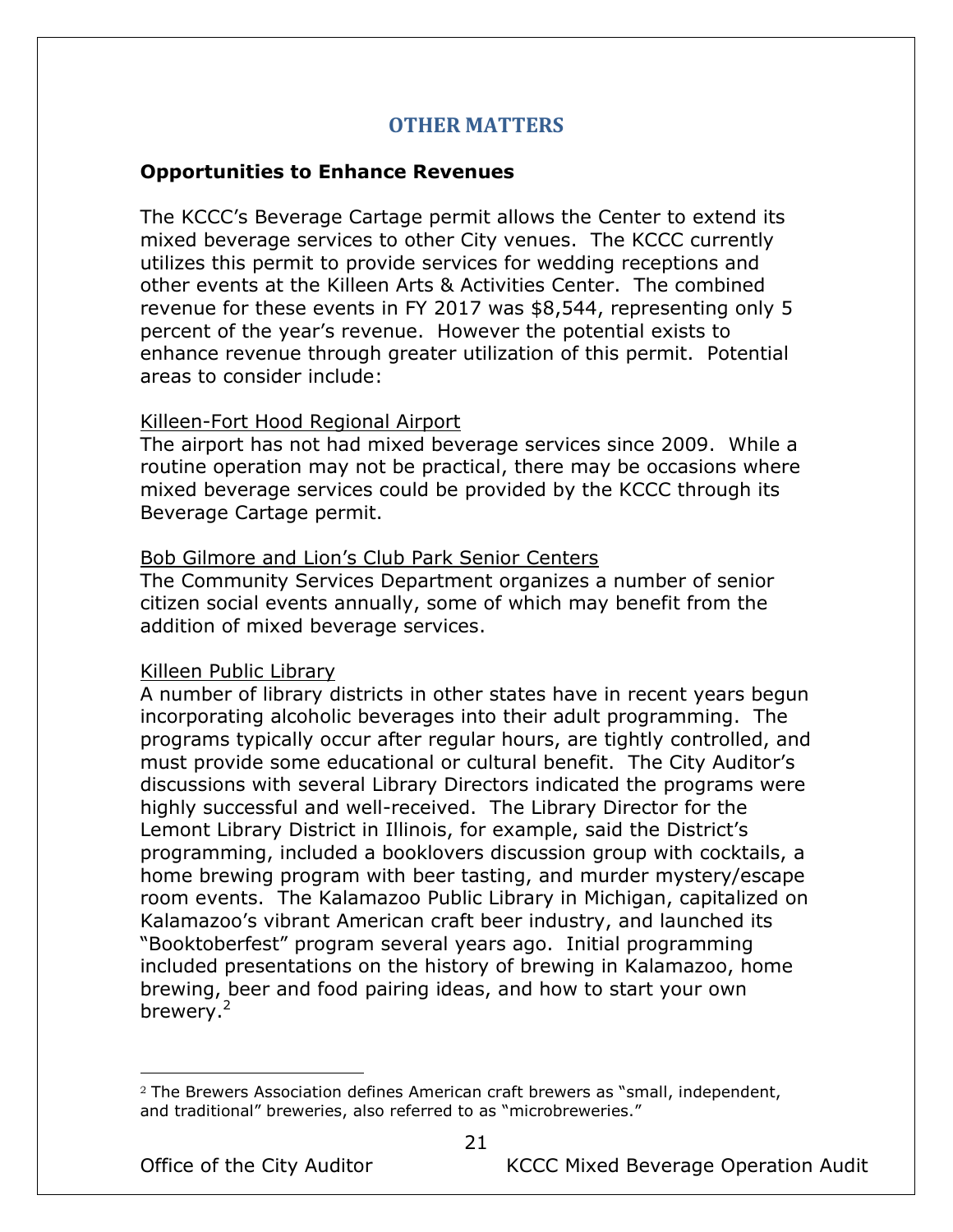# **APPENDIX A**

# **OBJECTIVES, SCOPE AND METHODOLOGY**

## <span id="page-24-1"></span><span id="page-24-0"></span>**Objectives**

The objectives of the audit were to (1) Review the status of corrective actions taken in response to prior audit recommendations; (2) assess the contractor's performance with regard to inventory management; (3) assess the appropriateness of the management fee established under the initial agreement; and (4) assess opportunities to enhance liquor operation revenues. The scope of the review focused primarily on, but was not limited to KCCC Mixed Beverage Operations for FY 2017.

## <span id="page-24-2"></span>**Scope and Methodology**

The primary focus of the audit encompassed an analysis of the monthly inventory reports from October 2016 through September 2017. The audit also included some activity in FY 2018, primarily regarding operational improvements in progress. To address the audit objectives, the City Auditor:

- $\blacktriangleright$  Reviewed prior audit findings, and corrective actions taken.
- Reviewed KCCC mixed beverage operation policies and procedures.
- ▶ Obtained and reviewed all monthly inventory reports submitted for FY 2017.
- ► Discussed mixed beverage operations with the KCCC Director and Community Development Director.
- ▶ Observed monthly inventory performed by Contractor's bar manager.
- ▶ Conducted research on conference centers, and on bar and restaurant industry with regard to best practices in management of liquor inventory.
- ▶ Determined monthly pour cost ratios and shrinkage rates for liquor, wine, and beer for FY 2107.

Office of the City Auditor **KCCC Mixed Beverage Operation Audit**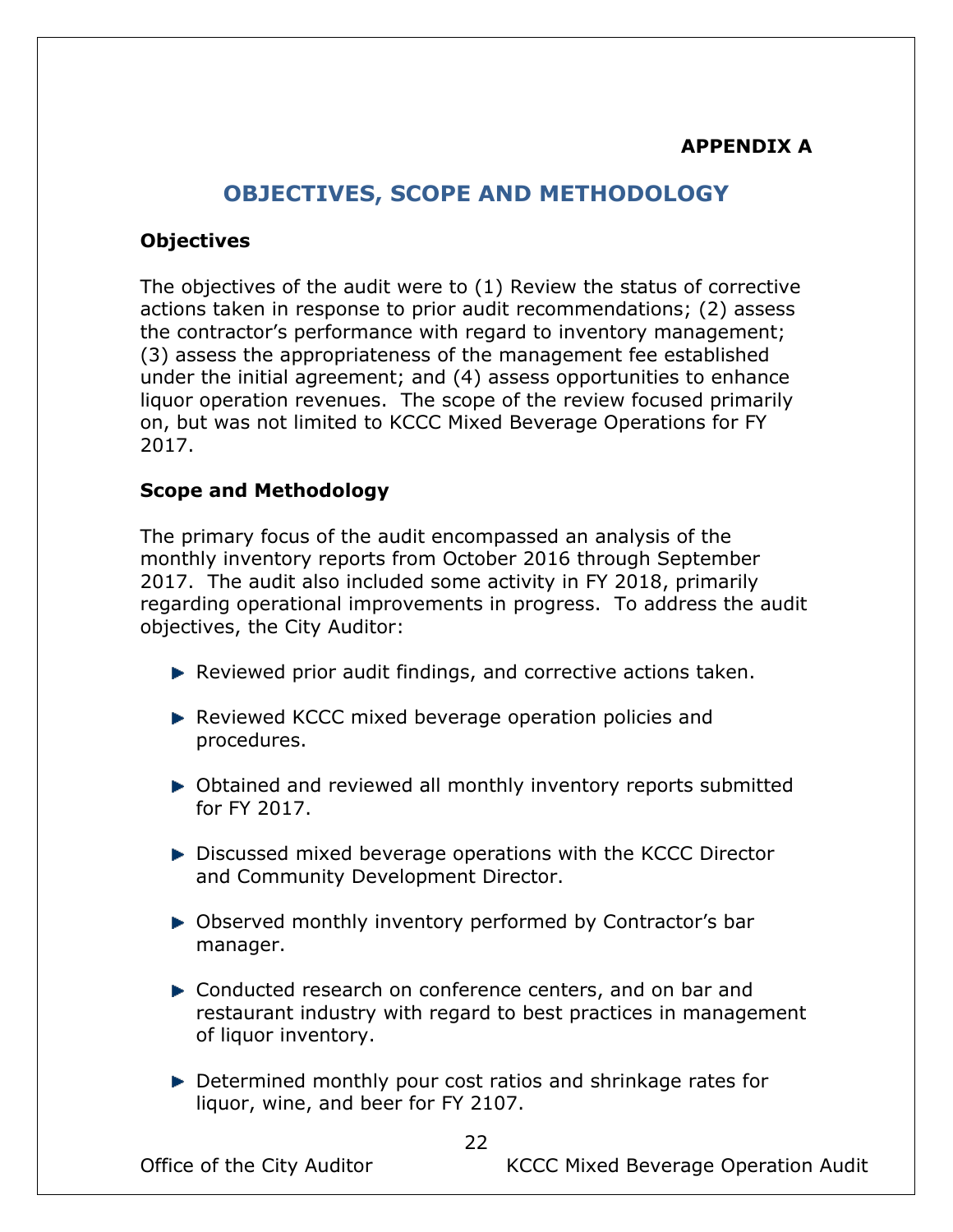# <span id="page-25-0"></span>**Statement of Compliance with Audit Standards**

We conducted this performance audit in accordance with generally accepted government auditing standards. Those standards require that we plan and perform the audit to obtain sufficient, appropriate evidence to provide a reasonable basis for our findings and conclusions based on our audit objectives. We believe that the evidence obtained provides a reasonable basis for our findings and conclusions based on our audit objectives.